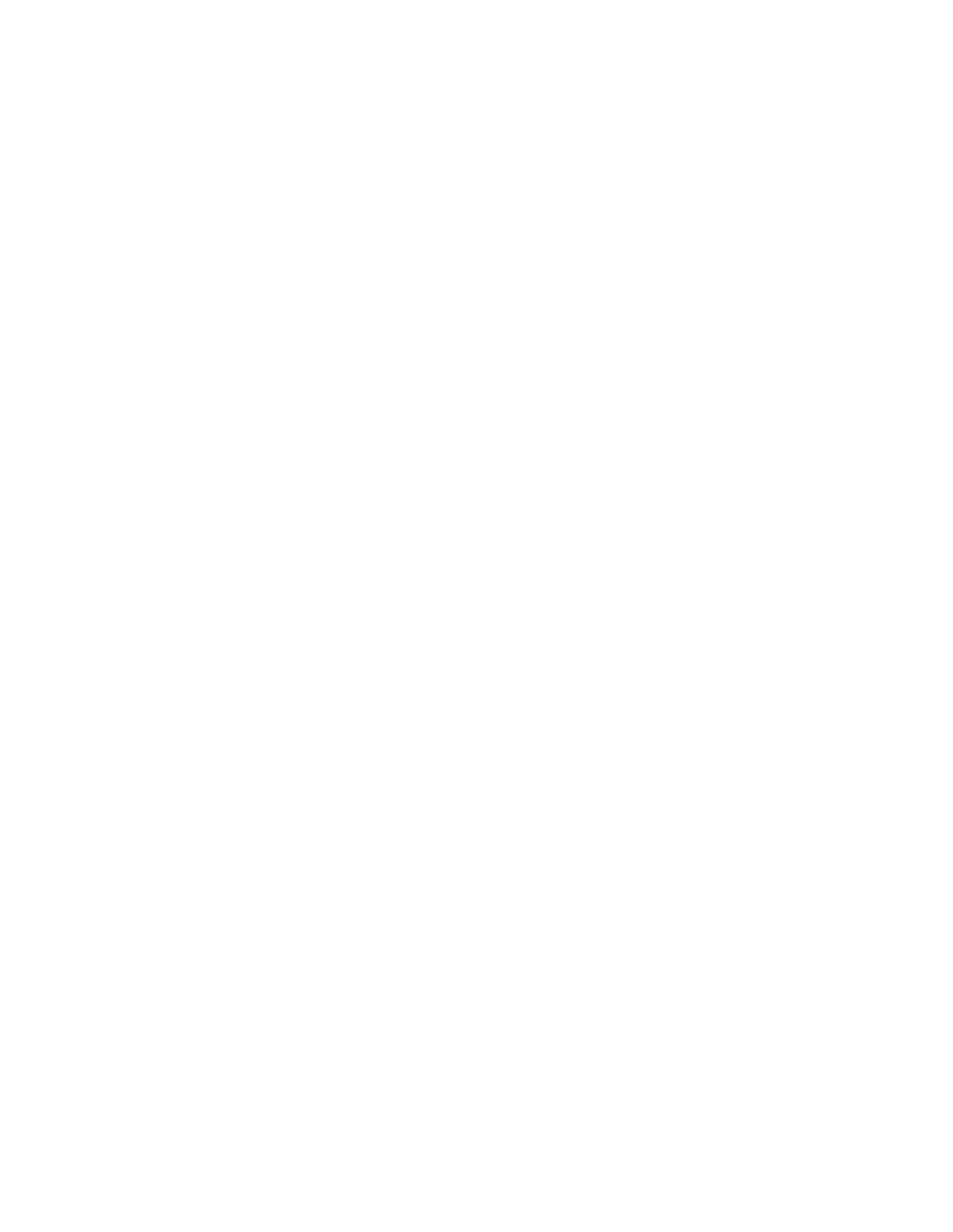## **Scoring Summary(Final) Wake Forest vs. Rutgers (12/31/2021 at Jacksonville, Florida)**



#### Wake Forest (11-3; 7-2) vs. Rutgers (5-8; 2-7) Date: 12/31/2021 • Site: Jacksonville, Florida • Stadium: TIAA Bank Stadium Attendance: 28508

| <b>Score by Quarters</b> |    |  |         | Tota.          |
|--------------------------|----|--|---------|----------------|
| <b>Wake Forest</b>       | 14 |  | 15<br>ີ | $\bullet$<br>ು |
| Rutgers                  |    |  |         |                |

| Qtr | Time  | <b>Scoring Play</b>                                                      | V-H       |
|-----|-------|--------------------------------------------------------------------------|-----------|
| 1st | 11:34 | WFU - B.Chapman 4 yd TD PASS from S.Hartman (KICK by N.Sciba), 9-84 3:23 | 7-0       |
| 1st | 05:11 | RUT - A. Young 12 yd TD RUSH (KICK by V. Ambrosio), 12-75 6:21           | $7 - 7$   |
| 1st | 02:16 | WFU - A.Perry 29 yd TD PASS from S.Hartman (KICK by N.Sciba), 10-75 2:55 | $14 - 7$  |
| 2nd | 12:02 | RUT - V.Ambrosio 28 yd FG 9-66 5:06                                      | $14 - 10$ |
| 2nd | 08:21 | WFU - N.Sciba 37 yd FG 10-65 3:36                                        | $17-10$   |
| 2nd | 00:00 | WFU - N.Sciba 29 yd FG 10-87 1:42                                        | $20 - 10$ |
| 3rd | 06:37 | WFU - N.Sciba 23 yd FG 13-62 3:57                                        | $23 - 10$ |
| 4th | 12:24 | WFU - B.Chapman 1 yd TD PASS from S.Hartman (PASS by A.Perry), 7-62 3:30 | $31 - 10$ |
| 4th | 04:15 | WFU - J.Ellison 27 yd TD RUSH (KICK by N.Sciba), 11-69 6:59              | $38-10$   |

Kickoff time: 11:04 AM ET • End of Game: 02:34 PM ET • Total elapsed time: 03:29

Officials: Referee: Kevin Mar; Umpire: Brad Van Vark; Linesman: Andy Warner;

Line judge: Scott Reilly; Back judge: Donnie Aultman; Field judge: Ed Vinzant;

Side judge: Corey Luxner; Center judge: Corey Long;

Temperature: 74 • Wind: • Weather: cloudy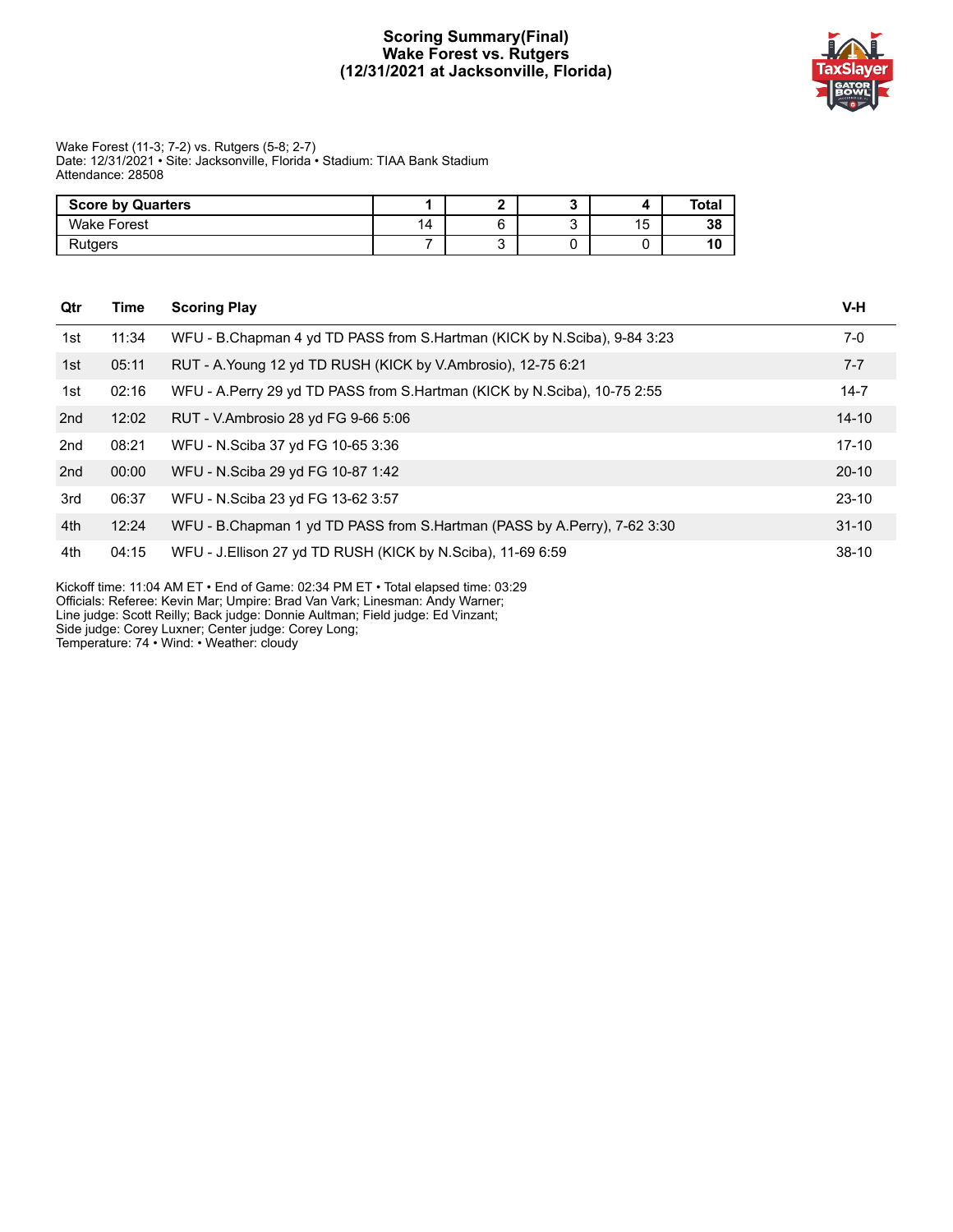## **Team Statistics(Final) Wake Forest vs. Rutgers (12/31/2021 at Jacksonville, Florida)**



|                                  | <b>WFU</b>     | <b>RUT</b>       |
|----------------------------------|----------------|------------------|
| <b>FIRST DOWNS</b>               | 29             | 17               |
| Rushing                          | 11             | $\,6\,$          |
| Passing                          | 14             | 9                |
| Penalty                          | 4              | $\boldsymbol{2}$ |
| <b>NET YARDS RUSHING</b>         | 148            | 106              |
| <b>Rushing Attempts</b>          | 37             | 28               |
| Average Per Rush                 | 4              | 3.8              |
| <b>Rushing Touchdowns</b>        | $\mathbf{1}$   | $\mathbf{1}$     |
| <b>Yards Gained Rushing</b>      | 185            | 131              |
| Yards Lost Rushing               | 37             | 25               |
| <b>NET YARDS PASSING</b>         | 304            | 165              |
| Completions-Attempts-Int         | 23-39-0        | 18-33-2          |
| Average Per Attempt              | 7.8            | 5                |
| Average Per Completion           | 13.2           | 9.2              |
| Passing Touchdowns               | 3              | 0                |
| <b>TOTAL OFFENSIVE YARDS</b>     | 452            | 271              |
| Total offensive plays            | 76             | 61               |
| Average Gain Per Play            | 5.9            | 4.4              |
| Fumbles: Number-Lost             | $1 - 0$        | $1-0$            |
| Penalties: Number-Yards          | $3 - 35$       | $7 - 49$         |
| <b>PUNTS-YARDS</b>               | $2 - 98$       | $2 - 84$         |
| Average Yards Per Punt           | 49.0           | 42.0             |
| Net Yards Per Punt               | 49.0           | 42.0             |
| Inside 20                        | 0              | $\mathbf{1}$     |
| 50+ Yards                        | 1              | 0                |
| <b>Touchbacks</b>                | 0              | $\pmb{0}$        |
| Fair catch                       | $\mathbf{1}$   | $\mathbf{1}$     |
| <b>KICKOFFS-YARDS</b>            | $7 - 417$      | $3 - 190$        |
| Average Yards Per Kickoff        | 59.6           | 63.3             |
| Net Yards Per Kickoff            | 55.7           | 14.7             |
| <b>Touchbacks</b>                | 1              | 0                |
| Punt returns: Number-Yards-TD    | $0 - 0 - 0$    | $0 - 0 - 0$      |
| Average Per Return               | 0              | 0                |
| Kickoff returns: Number-Yards-TD | $2 - 27 - 0$   | $6 - 146 - 0$    |
| Average Per Return               | 13.5           | 24.3             |
| Interceptions: Number-Yards-TD   | $2 - 2 - 0$    | $0 - 0 - 0$      |
| Fumble Returns: Number-Yards     | $0-0$          | $0-0$            |
| Miscellaneous Yards              | 0              | $\mathbf 0$      |
| Possession Time                  | 30:05          | 29:55            |
| 1st Quarter                      | 6:21           | 8:39             |
| 2nd Quarter                      | 6:09           | 8:51             |
| 3rd Quarter                      | 5:41           | 9:15             |
| 4th Quarter                      | 11:54          | 3:06             |
| <b>Third-Down Conversions</b>    | 8 of 15        | 5 of 13          |
| Fourth-Down Conversions          | 1 of 1         | 1 of $4$         |
| Red Zone Scores-Chances          | 5 of 5         | $2$ of $3$       |
| Touchdowns                       | $\overline{2}$ | $\mathbf 1$      |
| <b>Field Goals</b>               | 3 of 3         | $1$ of $1$       |
| Sacks By: Number-Yards           | $3 - 16$       | $3 - 26$         |
| <b>PAT Kicks</b>                 | $3 - 3$        | $1 - 1$          |
| <b>Field Goals</b>               | 3 of 3         | 1 of 1           |
| Points off turnovers             | 3              | 0                |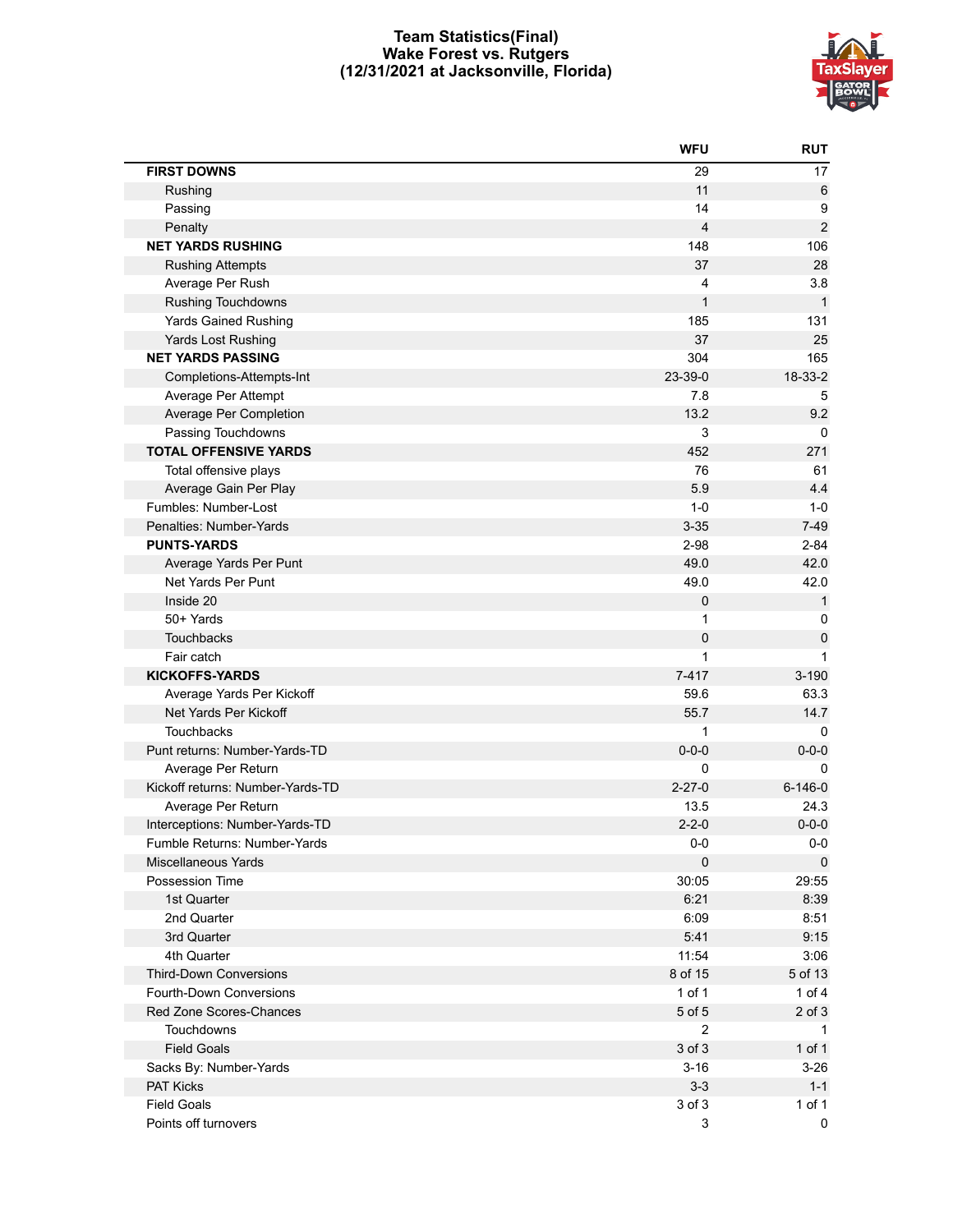## **Individual Statistics(Final) Wake Forest vs. Rutgers (12/31/2021 at Jacksonville, Florida)**



#### **Wake Forest**

| <b>Rushing</b> | No.           | Gain | Loss | Net | TD   | Lq | Avg  |
|----------------|---------------|------|------|-----|------|----|------|
| J.Ellison      | 9             | 60   | 1    | 59  | 1    | 27 | 6.6  |
| C.Turner       | 10            | 43   | 0    | 43  | 0    | 12 | 4.3  |
| C.Beal-Smith   | 8             | 31   | 8    | 23  | 0    | 16 | 2.9  |
| S.Hartman      | 6             | 47   | 26   | 21  | 0    | 35 | 3.5  |
| Q.Cooley       | 4             | 4    | 2    | 2   | 0    | 2  | 0.5  |
| <b>Totals</b>  | 37            | 185  | 37   | 148 | 1    | 35 | 4    |
| Passing        | $C-A-I$       |      | Yds  | TD  | Long |    | Sack |
| S.Hartman      | $23 - 39 - 0$ |      | 304  | 3   |      | 29 | 3    |
| <b>Totals</b>  | $23 - 39 - 0$ |      | 304  | 3   |      | 29 | 3    |

| Receiving            | No. | Yards | TD | Long | Tgt |
|----------------------|-----|-------|----|------|-----|
| A.Perry              | 10  | 127   |    | 29   | 15  |
| T.Morin              | 4   | 58    | 0  | 26   | 5   |
| D.Stewart            | 2   | 43    | Ω  | 27   | 6   |
| K. Williams          | 2   | 38    | 0  | 28   | 4   |
| <b>B.</b> Whiteheart | 2   | 35    | 0  | 26   | 2   |
| <b>B.Chapman</b>     | 2   | 5     | 2  | 4    | 2   |
| J.Ellison            |     | $-2$  | 0  | 0    | 2   |
| <b>TEAM</b>          | Ω   | 0     | Ω  | Ω    | 0   |
| J.Banks              | 0   | 0     | 0  |      | 2   |
| Totals               | 23  | 304   | 3  | 29   | 38  |

| <b>Punting</b> | No. | Yds | Avg  | Long | In20 | TВ |
|----------------|-----|-----|------|------|------|----|
| I.Mora         |     | 98  | 49   | 52   |      |    |
| Totals         |     | 98  | 49.0 | 52   |      |    |

|                 |          | Punt |           |                | <b>Kickoff</b> |      |    |                | Intercept      |                |
|-----------------|----------|------|-----------|----------------|----------------|------|----|----------------|----------------|----------------|
| <b>Returns</b>  | No       | Yds  | Lg        | No             | Yds            |      | Lg | No             | Yds            | Lg             |
| G.Holmes        | 0        | 0    | 0         | 0              | 0              |      | 0  | 1              | 2              | $\overline{2}$ |
| Z.Keith         | 0        | 0    | 0         | 0              | 0              |      | 0  | 1              | 0              | 0              |
| T.Morin         | 0        | 0    | 0         | 2              | 27             |      | 14 | 0              | 0              | 0              |
| Totals          | $\Omega$ | 0    | 0         | $\overline{2}$ | 27             |      | 14 | $\overline{2}$ | $\overline{2}$ | $\overline{2}$ |
| Field goals     |          | Qtr  | Time      |                | Dist           |      |    |                | <b>Result</b>  |                |
| N.Sciba         |          | 2nd  | 08:21     |                | 37 yards       |      |    |                | GOOD           |                |
| N.Sciba         |          | 2nd  | 00:00     |                | 29 vards       |      |    |                | GOOD           |                |
| N.Sciba         |          | 3rd  | 06:37     |                | 23 yards       |      |    |                | GOOD           |                |
| <b>Kickoffs</b> | No.      |      | Yards     |                |                | Avg  |    | ΤВ             | OВ             |                |
| N.Sciba         | 1        |      | 47 vards  |                |                | 47   |    | 0              | 0              |                |
| I.Mora          | 6        |      | 370 yards |                |                | 61.7 |    | 1              | 0              |                |
| All-purpose     |          |      | Run       | <b>Rcv</b>     |                | ΚR   | ΡR | ΙR             |                | Total          |
| A.Perry         |          |      | 0         | 127            |                | 0    | 0  | 0              |                | 127            |
| T.Morin         |          |      | 0         | 58             |                | 27   | 0  | 0              |                | 85             |
| J.Ellison       |          |      | 59        |                | $-2$           | 0    | 0  | 0              |                | 57             |
| C.Turner        |          |      | 43        |                | 0              | 0    | 0  | 0              |                | 43             |

| <b>Rutgers</b>     |                |              |                        |                                                                       |             |      |              |               |                |
|--------------------|----------------|--------------|------------------------|-----------------------------------------------------------------------|-------------|------|--------------|---------------|----------------|
| <b>Rushing</b>     |                | No.          | Gain                   |                                                                       | Loss        | Net  | TD           | Lg            | Avg            |
| G.Wimsatt          |                | 3            | 39                     |                                                                       | 5           | 34   | 0            | 32            | 11.3           |
| A. Young           |                | 7            | 34                     |                                                                       | 1           | 33   | 1            | 12            | 4.7            |
| J.Langan           |                | 6            | 22                     |                                                                       | 2           | 20   | 0            | 9             | 3.3            |
| N.Vedral           |                | 10           | 34                     |                                                                       | 17          | 17   | 0            | 16            | 1.7            |
| J.Wright-Collins   |                | 2            | 2                      |                                                                       | 0           | 2    | 0            | 2             | 1              |
| <b>Totals</b>      |                | 28           | 131                    |                                                                       | 25          | 106  | 1            | 32            | 3.8            |
| <b>Passing</b>     |                | $C-A-I$      |                        | Yds                                                                   |             | TD   | Long         |               | <b>Sack</b>    |
| N.Vedral           |                | $8 - 13 - 1$ |                        |                                                                       | 87          | 0    |              | 21            | 3              |
| E.Simon            |                | $0 - 1 - 0$  |                        |                                                                       | 0           | 0    |              | 0             | 0              |
| G.Wimsatt          |                | $7 - 16 - 1$ |                        |                                                                       | 30          | 0    |              | 10            | 0              |
| I. Washington      |                | $1 - 1 - 0$  |                        |                                                                       | 27          | 0    |              | 27            | 0              |
| J.Langan           |                | $2 - 2 - 0$  |                        | 21                                                                    |             | 0    |              | 11            | 0              |
| <b>Totals</b>      |                | 18-33-2      |                        | 165                                                                   |             | 0    |              | 27            | 3              |
| <b>Receiving</b>   |                |              | No.                    |                                                                       | Yards       | TD   |              | Long          | <b>Tgt</b>     |
| J.Langan           |                |              | 6                      |                                                                       | 57          | 0    |              | 27            | 6              |
| J.Wright-Collins   |                |              | 3                      |                                                                       | 5           | 0    |              | 5             | 3              |
| J.Haskins          |                |              | $\overline{2}$         |                                                                       | 32          | 0    |              | 21            | 2              |
| J.Youngblood       |                |              | $\overline{2}$         |                                                                       | 25          | 0    |              | 15            | 6              |
| I. Washington      |                |              | $\overline{2}$         |                                                                       | 20          | 0    |              | 10            | 3              |
| M.Alaimo           |                |              | 1                      |                                                                       | 17          | 0    |              | 17            | $\overline{c}$ |
| S.Jones            |                |              | 1                      |                                                                       | 5           | 0    |              | 5             | 4              |
| C.Dremel           |                |              | 1                      |                                                                       | 4           | 0    |              | 4             | $\overline{2}$ |
| A. Young           |                |              | 0                      |                                                                       | 0           | 0    |              | 0             | 1              |
| <b>T.Avery</b>     |                |              | 0                      |                                                                       | 0           | 0    |              | 0             | 1              |
| A.Robinson         |                |              | 0                      |                                                                       | 0           | 0    |              | 0             | 2              |
| <b>Totals</b>      |                |              | 18                     |                                                                       | 165         | 0    |              | 27            | 33             |
| <b>Punting</b>     | No.            |              | Yds                    | Avg                                                                   |             | Long |              | In20          | ΤВ             |
| A.Korsak           | 2              |              | 84                     | 42                                                                    |             | 44   |              | 1             | 0              |
| <b>Totals</b>      | $\overline{2}$ |              | 84                     | 42.0                                                                  |             | 44   |              | 1             | $\mathbf 0$    |
|                    |                | Punt         |                        |                                                                       | Kickoff     |      |              | Intercept     |                |
| Returns            | No             | Yds          | Lg                     | No                                                                    | Yds         | Lg   |              | No            | Yds<br>Lg      |
| A. Young           | 0              | 0            | 0                      | 1                                                                     | 36          | 36   |              | 0             | 0<br>0         |
| J.Youngblood       | 0              | 0            | 0                      | 5                                                                     | 110         | 27   |              | 0             | 0<br>0         |
| Totals             | 0              |              | $0\quad 0$             | $\begin{array}{ c c c c c } \hline \text{6} & \text{146} \end{array}$ |             | 36   | $\mathbf{I}$ | $\mathbf{0}$  | 0<br>0         |
|                    |                |              |                        |                                                                       |             |      |              |               |                |
| <b>Field goals</b> |                | Qtr          | <b>Time</b>            |                                                                       | <b>Dist</b> |      |              | <b>Result</b> |                |
| V.Ambrosio         | 2nd            |              | 12:02                  |                                                                       | 28 yards    |      |              | GOOD          |                |
| <b>Kickoffs</b>    | No.            | <b>Yards</b> |                        |                                                                       |             | Avg  | ΤВ           |               | ОB             |
|                    |                |              |                        |                                                                       |             |      |              |               |                |
| G.Fava             | 3              |              | $\overline{190}$ yards |                                                                       |             | 63.3 | 0            |               | 0              |
| <b>All-purpose</b> |                | Run          |                        | Rcv                                                                   | ΚR          | PR   |              | IR            | <b>Total</b>   |
| J.Youngblood       |                |              | 0                      | 25                                                                    | 110         |      | 0            | 0             | 135            |
| J.Langan           |                |              | 20                     | 57                                                                    |             | 0    | 0            | 0             | 77             |
| A. Young           |                |              | 0                      | 0                                                                     | 36          |      | 0            | 0             | 36             |
| G.Wimsatt          |                |              | 34                     | 0                                                                     |             | 0    | 0            | 0             | 34             |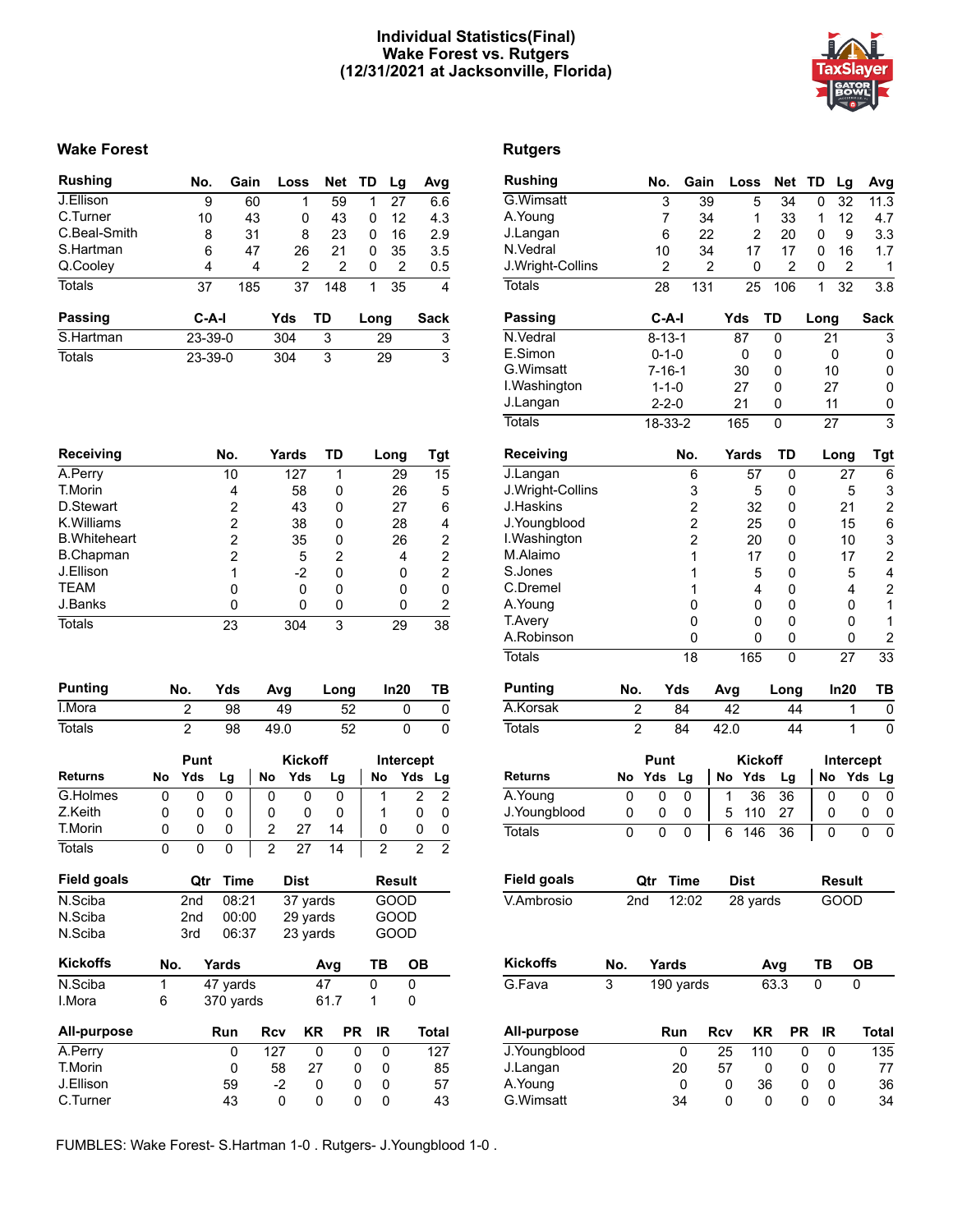## **Defensive Statistics(Final) Wake Forest vs. Rutgers (12/31/2021 at Jacksonville, Florida)**



| #  | <b>Wake Forest</b>            | Solo           | Ast            | <b>Total</b>   |                         | Sacks-Yds               | <b>TFL-Yds</b>          | FF           | FR-Yds                | Int-Yds      | <b>BrUp</b>    | <b>Blks</b>                                          | QBH            |
|----|-------------------------------|----------------|----------------|----------------|-------------------------|-------------------------|-------------------------|--------------|-----------------------|--------------|----------------|------------------------------------------------------|----------------|
|    | 12 L.Masterson                | 6              | $\mathbf{1}$   |                | 7                       | $0.0 - 0$               | $1.0 - 1$               | $\mathbf 0$  | $0-0$                 | $0-0$        | 0              | $\overline{\phantom{a}}$                             | 0              |
|    | 17 T.Redd                     | 4              | 3              |                | 7                       | $0.0 - 0$               | $0.0 - 0$               | 0            | $0-0$                 | $0-0$        | 0              | $\qquad \qquad -$                                    | $\pmb{0}$      |
|    | R.Smenda, Jr.                 | 4              | $\overline{2}$ |                | 6                       | $0.0 - 0$               | $1.0 - 2$               | 0            | $0-0$                 | $0-0$        | 0              | $\overline{\phantom{a}}$                             | $\pmb{0}$      |
| 6. | J. Taylor                     | 5              | $\mathbf{1}$   |                | 6                       | $0.0 - 0$               | $2.0 - 4$               | $\mathbf 0$  | $0-0$                 | $0-0$        | $\mathbf 0$    | $\overline{\phantom{a}}$                             | $\pmb{0}$      |
|    | 21 C.Jones                    | 4              | 1              |                | 5                       | $0.0 - 0$               | $0.0 - 0$               | 0            | $0-0$                 | $0-0$        | 0              | $\blacksquare$                                       | 0              |
|    | 11 M.Fox                      | 3              | $\mathbf{1}$   |                | 4                       | $0.0 - 0$               | $1.0 - 5$               | 0            | $0-0$                 | $0-0$        | $\mathbf 0$    | $\overline{\phantom{a}}$                             | $\mathbf{1}$   |
|    | 25 J.Roberts                  | 4              | 0              |                | 4                       | $0.0 - 0$               | $0.0 - 0$               | 1            | $0-0$                 | $0 - 0$      | 0              | $\qquad \qquad \blacksquare$                         | 0              |
|    | 95 D.Bergan, Jr.              | 2              | 1              |                | 3                       | $1.0 - 10$              | $1.0 - 10$              | 0            | $0-0$                 | $0-0$        | $\mathbf{1}$   | $\overline{a}$                                       | $\pmb{0}$      |
|    | 30 J.Davis                    | 1              | 1              |                | 2                       | $1.0 - 2$               | $1.0 - 2$               | 0            | $0-0$                 | $0-0$        | 0              | $\overline{\phantom{a}}$                             | 0              |
|    | 40 R.Bothroyd                 | $\overline{c}$ | 0              |                | $\overline{c}$          | $1.0 - 4$               | $2.0 - 6$               | 0            | $0-0$                 | $0-0$        | 0              | $\qquad \qquad -$                                    | $\pmb{0}$      |
|    | 45 N.Andersen                 | $\overline{2}$ | 0              |                | $\overline{\mathbf{c}}$ | $0.0 - 0$               | $0.0 - 0$               | 0            | $0-0$                 | $0-0$        | 1              | $\qquad \qquad \blacksquare$                         | 0              |
|    | S.Kamara                      | 0              | 1              |                | $\mathbf{1}$            | $0.0 - 0$               | $0.0 - 0$               | 0            | $0-0$                 | $0-0$        | 0              | $\overline{\phantom{a}}$                             | $\pmb{0}$      |
|    | 24 G.Holmes                   | 1              | 0              |                | 1                       | $0.0 - 0$               | $0.0 - 0$               | 0            | $0-0$                 | $1 - 2$      | 0              | $\blacksquare$                                       | 0              |
|    | 27 M.Mustapha                 | $\mathbf{1}$   | 0              |                | $\mathbf{1}$            | $0.0 - 0$               | $0.0 - 0$               | $\pmb{0}$    | $0-0$                 | $0-0$        | $\mathbf{1}$   | $\Box$                                               | $\pmb{0}$      |
|    | 28 Z.Keith                    | 1              | 0              |                | 1                       | $0.0 - 0$               | $0.0 - 0$               | 0            | $0-0$                 | $1 - 0$      | 0              | $\blacksquare$                                       | $\pmb{0}$      |
|    | 32 E.Slocum                   | $\mathbf{1}$   | 0              |                | $\mathbf{1}$            | $0.0 - 0$               | $0.0 - 0$               | 0            | $0-0$                 | $0 - 0$      | 0              | $\overline{a}$                                       | $\pmb{0}$      |
|    | 35 K.Wayman                   | 0              | 1              |                | 1                       | $0.0 - 0$               | $0.0 - 0$               | 0            | $0-0$                 | $0-0$        | 0              | $\overline{\phantom{a}}$                             | $\pmb{0}$      |
|    | 46 D.Taylor                   | 0              | $\mathbf{1}$   |                | $\mathbf{1}$            | $0.0 - 0$               | $0.0 - 0$               | $\mathbf 0$  | $0-0$                 | $0-0$        | $\mathbf{0}$   | $\qquad \qquad -$                                    | $\pmb{0}$      |
|    | 50 D.Hazen                    | 1              | 0              |                | 1                       | $0.0 - 0$               | $0.0 - 0$               | 0            | $0-0$                 | $0-0$        | 0              | $\overline{\phantom{a}}$                             | 0              |
|    | <b>Totals</b>                 | 42             | 14             |                | 56                      | $3 - 16$                | $9.0 - 30$              | $\mathbf{1}$ | $0-0$                 | $2 - 2$      | 3              | 0                                                    | $\mathbf{1}$   |
|    | # Rutgers                     |                | Solo           | Ast            | <b>Total</b>            | Sacks-Yds               | <b>TFL-Yds</b>          | FF           | FR-Yds                | Int-Yds      | <b>BrUp</b>    | <b>Blks</b>                                          | QBH            |
|    | 16 M.Melton                   |                | 6              | 0              | 6                       | $0.0 - 0$               | $0.0 - 0$               | 0            | $0-0$                 | $0-0$        | 0              |                                                      | 0              |
|    | 58 M.Toure                    |                | 3              | 3              | 6                       | $1.5 - 12$              | $1.5 - 12$              | 0            | $0-0$                 | $0-0$        | 0              | $\qquad \qquad -$                                    | $\pmb{0}$      |
|    | 5 K.Abraham                   |                | 5              | 0              | 5                       | $0.0 - 0$               | $0.0 - 0$               | 0            | $0-0$                 | $0-0$        | $\overline{c}$ | $\overline{\phantom{a}}$                             | $\pmb{0}$      |
|    | 0 C.Izien                     |                | $\overline{4}$ | 0              | 4                       | $0.0 - 0$               | $0.0 - 0$               | 0            | $0-0$                 | $0-0$        | 0              | $\overline{\phantom{0}}$                             | $\pmb{0}$      |
|    | 2 A.Young                     |                | $\overline{2}$ | 2              | 4                       | $0.0 - 0$               | $0.0 - 0$               | 0            | $0-0$                 | $0-0$        | 0              | $\overline{\phantom{a}}$                             | 0              |
|    | 11 D.Singleton                |                | 3              | $\mathbf{1}$   | 4                       | $0.5 - 5$               | $1.5 - 7$               | 0            | $0-0$                 | $0-0$        | $\mathbf 0$    |                                                      | $\pmb{0}$      |
|    | 50 J.Turner                   |                | $\overline{2}$ | 2              | 4                       | $0.0 - 0$               | $0.0 - 0$               | 0            | $0-0$                 | $0-0$        | 0              | $\overline{\phantom{a}}$<br>$\overline{\phantom{0}}$ | 0              |
|    | 91 C.Stewart                  |                | 3              | $\mathbf{1}$   | 4                       | $0.0 - 0$               | $0.5 - 4$               | 0            | $0-0$                 | $0-0$        | $\mathbf 0$    | $\overline{\phantom{a}}$                             | $\pmb{0}$      |
|    | 97 M.Tverdov                  |                | 4              | 0              | 4                       | $0.0 - 0$               | $0.0 - 0$               | 0            | $0-0$                 | $0-0$        | $\mathbf 0$    |                                                      | $\pmb{0}$      |
|    | 7 R.Longerbeam                |                | 3              | 0              | 3                       | $0.0 - 0$               | $0.0 - 0$               | 0            | $0-0$                 | $0-0$        | $\mathbf{1}$   | $\overline{\phantom{a}}$<br>$\overline{\phantom{0}}$ | $\pmb{0}$      |
|    | 23 W.Bailey                   |                | 1              | 2              | 3                       | $0.0 - 0$               | $0.0 - 0$               | 0            | $0-0$                 | $0-0$        | 1              | $\overline{\phantom{a}}$                             |                |
|    | 25 S.Loyal                    |                | $\mathbf 0$    | 3              | 3                       | $0.0 - 0$               | $0.0 - 0$               | 0            | $0-0$                 | $0-0$        | $\mathbf{1}$   |                                                      | 0<br>$\pmb{0}$ |
|    |                               |                |                |                |                         |                         |                         |              |                       |              |                |                                                      |                |
|    | 29 L.Stevens<br>4 D.Igbinosun |                | 2<br>3         | 1<br>$\pmb{0}$ | 3<br>3                  | $0.0 - 0$<br>$1.0 - 14$ | $0.5 - 4$<br>$2.0 - 18$ | 0<br>1       | 0-0<br>$0-0$          | 0-0<br>$0-0$ | 0<br>0         | $\overline{\phantom{a}}$<br>$\overline{\phantom{0}}$ | 0<br>1         |
|    | 48 K.Hamilton                 |                | 1              | $\overline{2}$ | 3                       | $0.0 - 0$               | $0.5 - 1$               | 0            | $0-0$                 | $0-0$        | 0              | $\overline{\phantom{0}}$                             |                |
|    | 22 T.Powell                   |                | $\overline{2}$ | $\pmb{0}$      | $\overline{2}$          | $0.0 - 0$               | $0.0 - 0$               |              | $0-0$                 | $0-0$        | $\pmb{0}$      |                                                      | 0              |
|    | 37 J.Lusardi                  |                | 1              | $\mathbf{1}$   | $\overline{2}$          | $0.0 - 0$               | $0.0 - 0$               | 0            | $0-0$                 | $0-0$        | $\pmb{0}$      | $\overline{\phantom{a}}$                             | $\pmb{0}$      |
|    | 4 A.Young                     |                | $\mathbf{1}$   |                | $\mathbf{1}$            | $0.0 - 0$               | $0.0 - 0$               | 0            | $0-0$                 | $0-0$        |                | $\overline{\phantom{0}}$                             | 0              |
|    | 9 T.Maddox-Williams           |                |                | $\pmb{0}$      |                         |                         |                         | 0            |                       |              | 0              | ÷,                                                   | $\pmb{0}$      |
|    | 17 D.Jennings                 |                | 0              | 1              | 1                       | $0.0 - 0$<br>$0.0 - 0$  | $0.5 - 1$               | 0            | $0-0$                 | $0-0$        | 0              | $\overline{\phantom{0}}$                             | 0              |
|    | 83 J.Youngblood               |                | 1              | 0              | 1                       |                         | $1.0 - 2$<br>$0.0 - 0$  | 0            | $0-0$                 | $0-0$        | 0              | $\overline{\phantom{0}}$                             | $\pmb{0}$      |
|    | 88 I.Maijeh                   |                | 1              | 0              | 1                       | $0.0 - 0$               |                         | 0            | $0-0$                 | $0-0$        | 0              | $\overline{\phantom{0}}$                             | 0              |
|    |                               |                | 0              | $\mathbf{1}$   | 1                       | $0.0 - 0$               | $0.0 - 0$               | $\pmb{0}$    | $0-0$                 | $0-0$        | 1              | $\overline{\phantom{a}}$                             | $\pmb{0}$      |
|    | <b>Totals</b>                 |                | 48             | 20             | 68                      | $3 - 26$                | $8.0 - 39$              |              | $\mathbf{1}$<br>$0-0$ | $0-0$        | 6              | $\pmb{0}$                                            | $\mathbf{1}$   |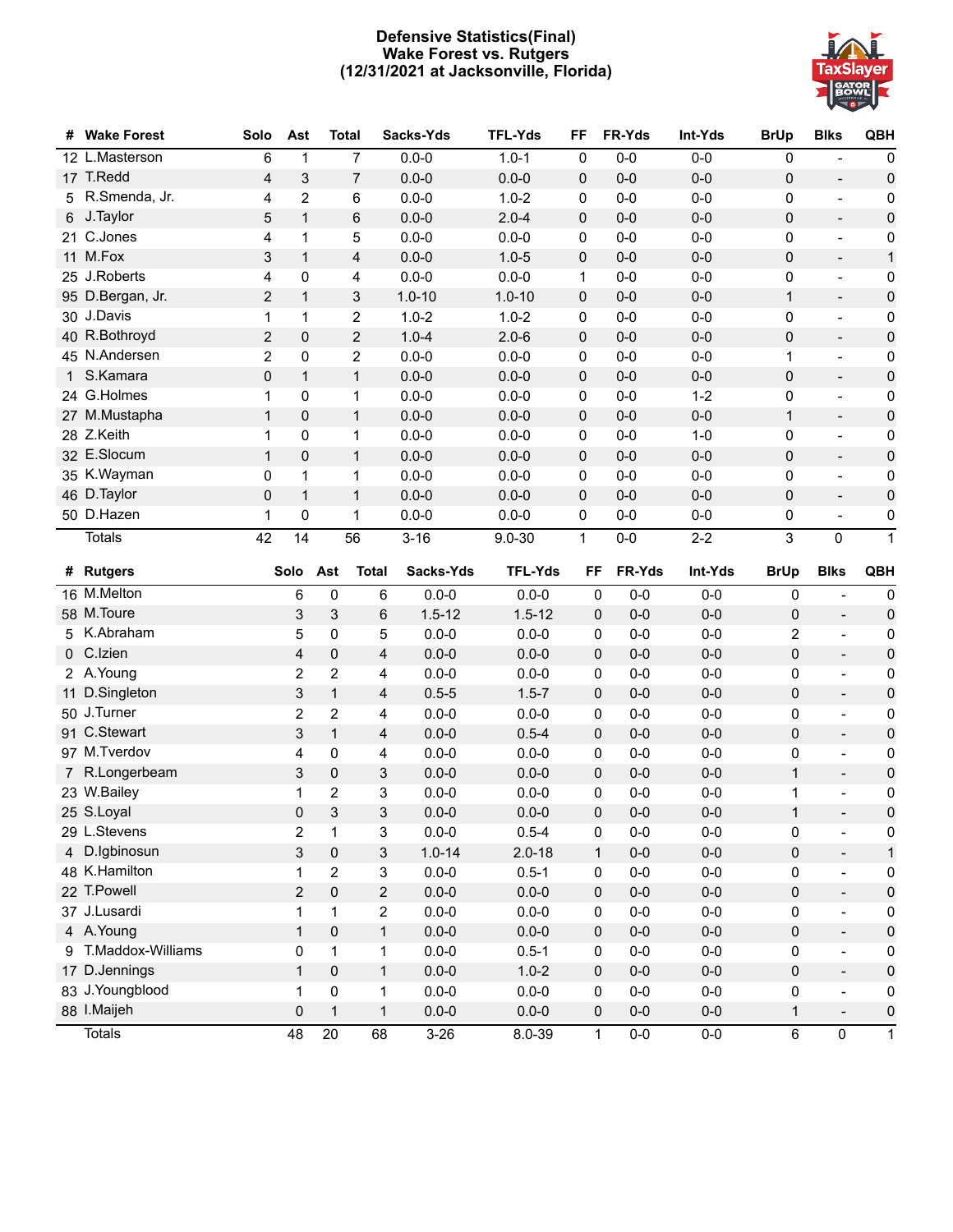## **Participation Report(Final) Wake Forest vs. Rutgers (12/31/2021 at Jacksonville, Florida)**



## **Wake Forest**

#### **Rutgers**

| Pos       | ##             | <b>OFFENSE</b> | Pos        | ##             | <b>OFFENSE</b>  |
|-----------|----------------|----------------|------------|----------------|-----------------|
| <b>RB</b> | $\mathbf{1}$   | C.Beal-Smith   | DB         | 0              | C.Izien         |
| WR        | $\overline{2}$ | D.Stewart      | <b>RB</b>  | 4              | A. Young        |
| <b>WR</b> | 9              | A.Perry        | TE.        | 5              | J.Haskins       |
| QB        | 10             | S.Hartman      | <b>WR</b>  | 14             | I. Washington   |
| DB        | 23             | J.Alston, Jr.  | QB         | 21             | J.Langan        |
| OL        | 50             | Z.Tom          | OL         | 59             | G.Zilinskas     |
| <b>LS</b> | 54             | W.Cobb         | OL         | 65             | <b>B.Felter</b> |
| OL        | 59             | L.Ngassam Nya  | OL         | 66             | N.Krimin        |
| OL        | 62             | D.Gordon       | OL         | 71             | R.O'Neal        |
| OL        | 79             | S.Maginn       | OL         | 72             | H.Pierce        |
| <b>WR</b> | 83             | T.Morin        | <b>WR</b>  | 83             | J. Youngblood   |
|           |                |                |            |                |                 |
| Pos       | ##             | <b>DEFENSE</b> | <b>Pos</b> | ##             | <b>DEFENSE</b>  |
| <b>DL</b> | $\overline{2}$ | L.Vilain       | DB         | $\overline{2}$ | A. Young        |
| LB        | 5              | R.Smenda, Jr.  | DB         | 5              | K.Abraham       |
| DB        | 6              | J.Taylor       | DB         | $\overline{7}$ | R.Longerbeam    |
| DL        | 11             | M.Fox          | LB         | 11             | D.Singleton     |
| LB        | 12             | L.Masterson    | DB         | 16             | M.Melton        |
| DB        | 17             | T.Redd         | LB         | 22             | <b>T.Powell</b> |
| DB        | 24             | G.Holmes       | OL         | 50             | C.Hanson        |
| DB        | 28             | Z.Keith        | LB         | 58             | M.Toure         |
| DL.       | 40             | R.Bothroyd     | DL         | 92             | M.Ahanotu       |
| DB        | 45             | N.Andersen     | DL         | 97             | M.Tverdov       |

**Wake Forest:** 0-C.Turner; 1-S.Kamara; 4-N.Sciba; 13-K.Williams; 14-J.Ellison; 21-C.Jones; 23-B.Chapman; 25-J.Roberts; 27- M.Mustapha; 28-Q.Cooley; 30-J.Davis; 32-E.Slocum; 35-K.Wayman; 36-I.Mora; 46-D.Taylor; 50-D.Hazen; 80-J.Banks; 85- B.Whiteheart;

**Rutgers:** 0-N.Vedral; 1-V.Ambrosio; 3-E.Simon; 6-C.Dremel; 7-S.Jones; 8-J.Wright-Collins; 9-T.Maddox-Williams; 9-G.Wimsatt; 10- M.Alaimo; 17-D.Jennings; 20-E.Mack; 21-T.Avery; 23-W.Bailey; 25-S.Loyal; 29-L.Stevens; 4-D.Igbinosun; 37-J.Lusardi; 48-K.Hamilton; 50-J.Turner; 84-A.Robinson; 88-I.Maijeh; 89-V.Konopka; 91-C.Stewart; 94-A.Korsak; 96-G.Fava;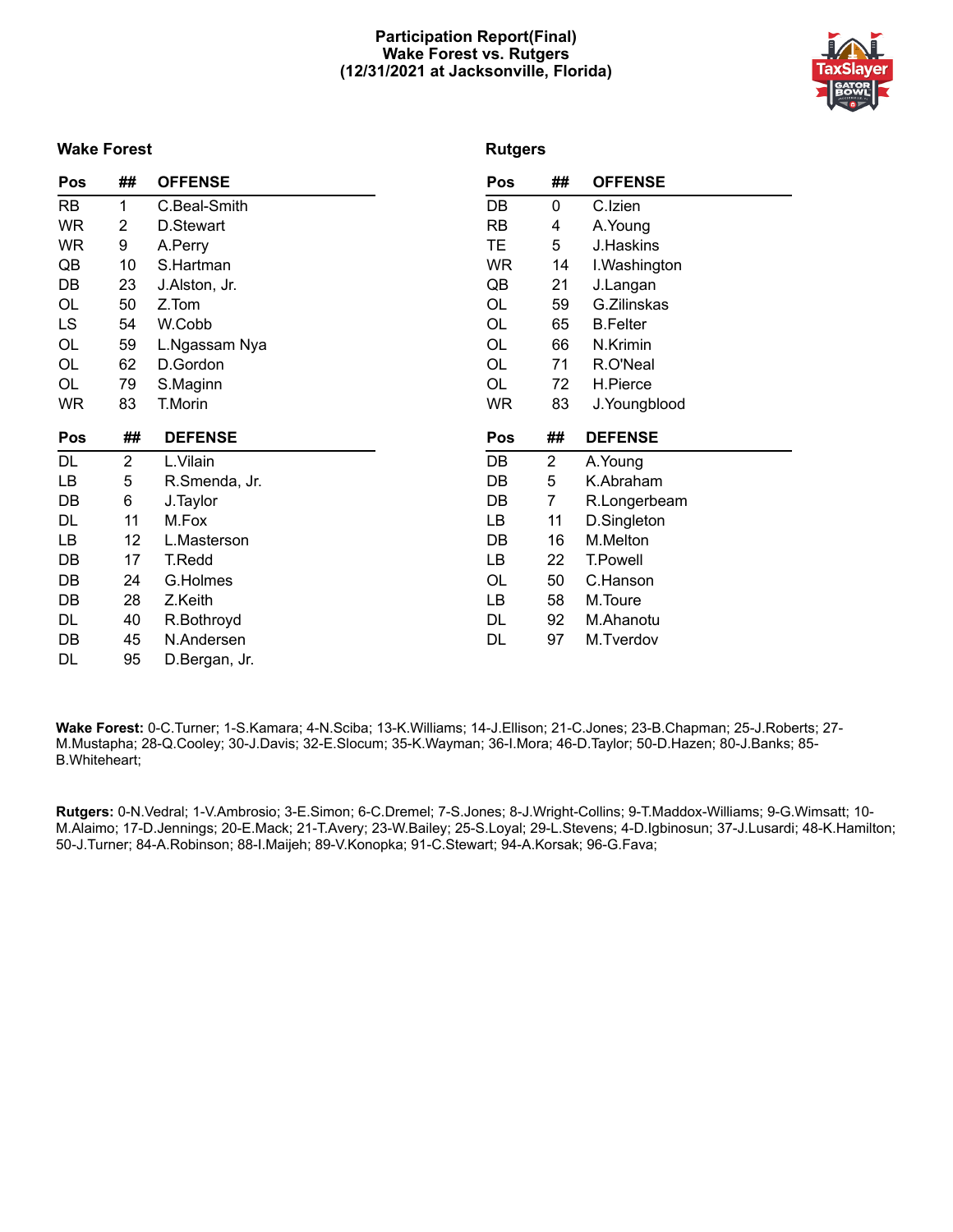## **Drive Chart (By Team)(Final) Wake Forest vs. Rutgers (12/31/2021 at Jacksonville, Florida)**



|            |                 |                   |       | <b>Drive Started</b> |                   | <b>Drive Ended</b> |                 | Consumed      |            |  |
|------------|-----------------|-------------------|-------|----------------------|-------------------|--------------------|-----------------|---------------|------------|--|
| Team       | Qtr             | Spot              | Time  | <b>Obtained</b>      | <b>Spot</b>       | Time               | <b>How lost</b> | <b>PI-Yds</b> | <b>TOP</b> |  |
| WFU        | 1st             | WFU <sub>16</sub> | 14:57 | KO                   | RUT <sub>0</sub>  | 11:34              | *TD             | $9 - 84$      | 3:23       |  |
| <b>WFU</b> | 1st             | WFU <sub>25</sub> | 05:11 | KO                   | RUT <sub>0</sub>  | 02:16              | $*TD$           | $10 - 75$     | 2:55       |  |
| WFU        | 2 <sub>nd</sub> | WFU <sub>16</sub> | 11:57 | KO                   | RUT <sub>19</sub> | 08:21              | *FG             | $10 - 65$     | 3:36       |  |
| <b>WFU</b> | 2 <sub>nd</sub> | WFU6              | 06:09 | <b>PUNT</b>          | WFU <sub>2</sub>  | 05:23              | <b>PUNT</b>     | $3 - -4$      | 0:46       |  |
| WFU        | 2nd             | WFU <sub>2</sub>  | 01:42 | INT                  | RUT <sub>11</sub> | 00:00              | *FG             | $10 - 87$     | 1:42       |  |
| <b>WFU</b> | 3rd             | WFU36             | 14:24 | <b>INT</b>           | WFU30             | 13:34              | <b>PUNT</b>     | $3 - -6$      | 0:50       |  |
| WFU        | 3rd             | WFU33             | 10:34 | <b>PUNT</b>          | RUT <sub>5</sub>  | 06:37              | *FG             | $13 - 62$     | 3:57       |  |
| <b>WFU</b> | 3rd             | <b>IWFU38</b>     | 00:54 | <b>DOWNS</b>         | RUT <sub>0</sub>  | 12:24              | $*TD$           | 7 - 62        | 3:30       |  |
| WFU        | 4th             | WFU31             | 11:14 | <b>DOWNS</b>         | RUT <sub>0</sub>  | 04:15              | *TD             | $11 - 69$     | 6:59       |  |
| <b>WFU</b> | 4th             | WFU <sub>29</sub> | 02:19 | <b>DOWNS</b>         | WFU31             | 0:00               | <b>HALF</b>     | $3 - 2$       | 2:19       |  |
|            |                 |                   |       |                      |                   |                    |                 |               |            |  |

|                      | 1st     | 2nd     | 3rd     | 4th   | 1st   | 2nd   |          |
|----------------------|---------|---------|---------|-------|-------|-------|----------|
| <b>Wake Forest</b>   | Qtr     | Qtr     | Qtr     | Qtr   | Half  | Half  | Total    |
| Time of possession   | 6:21    | 6:09    | 5:41    | 11:54 | 12:30 | 17:35 | 30:05    |
| 3rd down conversions | $2 - 2$ | 1-4     | $2 - 4$ | $3-5$ | $3-6$ | $5-9$ | $8 - 15$ |
| 4th down conversions | 0-0     | $0 - 0$ | 0-0     | 1-1   | ი-ი   |       | $1 - 1$  |

|            |                 |                   |       | <b>Drive Started</b> |                   | <b>Drive Ended</b> |                 | Consumed      |      |  |
|------------|-----------------|-------------------|-------|----------------------|-------------------|--------------------|-----------------|---------------|------|--|
| Team       | Qtr             | Spot              | Time  | <b>Obtained</b>      | <b>Spot</b>       | Time               | <b>How lost</b> | <b>PI-Yds</b> | TOP  |  |
| <b>RUT</b> | 1st             | RUT <sub>25</sub> | 11:32 | KO                   | <b>WFU0</b>       | 05:11              | $*TD$           | $12 - 75$     | 6:21 |  |
| <b>RUT</b> | 1st             | <b>RUT23</b>      | 02:08 | KO                   | WFU <sub>11</sub> | 12:02              | *FG             | $9 - 66$      | 5:06 |  |
| <b>RUT</b> | 2 <sub>nd</sub> | RUT31             | 08:13 | KO                   | WFU <sub>50</sub> | 06:09              | <b>PUNT</b>     | $6 - 19$      | 2:04 |  |
| <b>RUT</b> | 2 <sub>nd</sub> | RUT46             | 05:23 | <b>PUNT</b>          | WFU7              | 01:42              | <b>INT</b>      | $ 8 - 47$     | 3:41 |  |
| <b>RUT</b> | 3rd             | RUT <sub>24</sub> | 14:56 | KO                   | RUT23             | 14:24              | INT             | $12 - -1$     | 0:32 |  |
| <b>RUT</b> | 3rd             | <b>RUT24</b>      | 13:34 | <b>PUNT</b>          | <b>RUT27</b>      | 10:34              | <b>PUNT</b>     | $4 - 3$       | 3:00 |  |
| <b>RUT</b> | 3rd             | RUT <sub>23</sub> | 06:30 | ΚO                   | WFU38             | 00:54              | <b>DOWNS</b>    | $8 - 39$      | 5:36 |  |
| <b>RUT</b> | 4th             | <b>RUT29</b>      | 12:15 | KO                   | WFU31             | 11:14              | <b>DOWNS</b>    | $5 - 40$      | 1:01 |  |
| <b>RUT</b> | 4th             | WFU46             | 04:05 | KO                   | WFU <sub>29</sub> | 02:19              | <b>DOWNS</b>    | $8 - 17$      | 1:46 |  |

|                      | 1st   | 2nd        | 3rd     | 4th     | 1st   | 2nd     |          |
|----------------------|-------|------------|---------|---------|-------|---------|----------|
| <b>Rutgers</b>       | Qtr   | Qtr        | Qtr     | Qtr     | Half  | Half    | Total    |
| Time of possession   | 8:39  | 8:51       | 9:15    | 3:06    | 17:30 | 12:21   | 29:55    |
| 3rd down conversions | $3-3$ | $1 - 4$    | $1 - 3$ | $0 - 3$ | 4-7   | 1-6     | $5 - 13$ |
| 4th down conversions | 0-0   | <u>ດ-ດ</u> | $0 - 1$ | $1 - 3$ | ი-ი   | $1 - 4$ | 1-4      |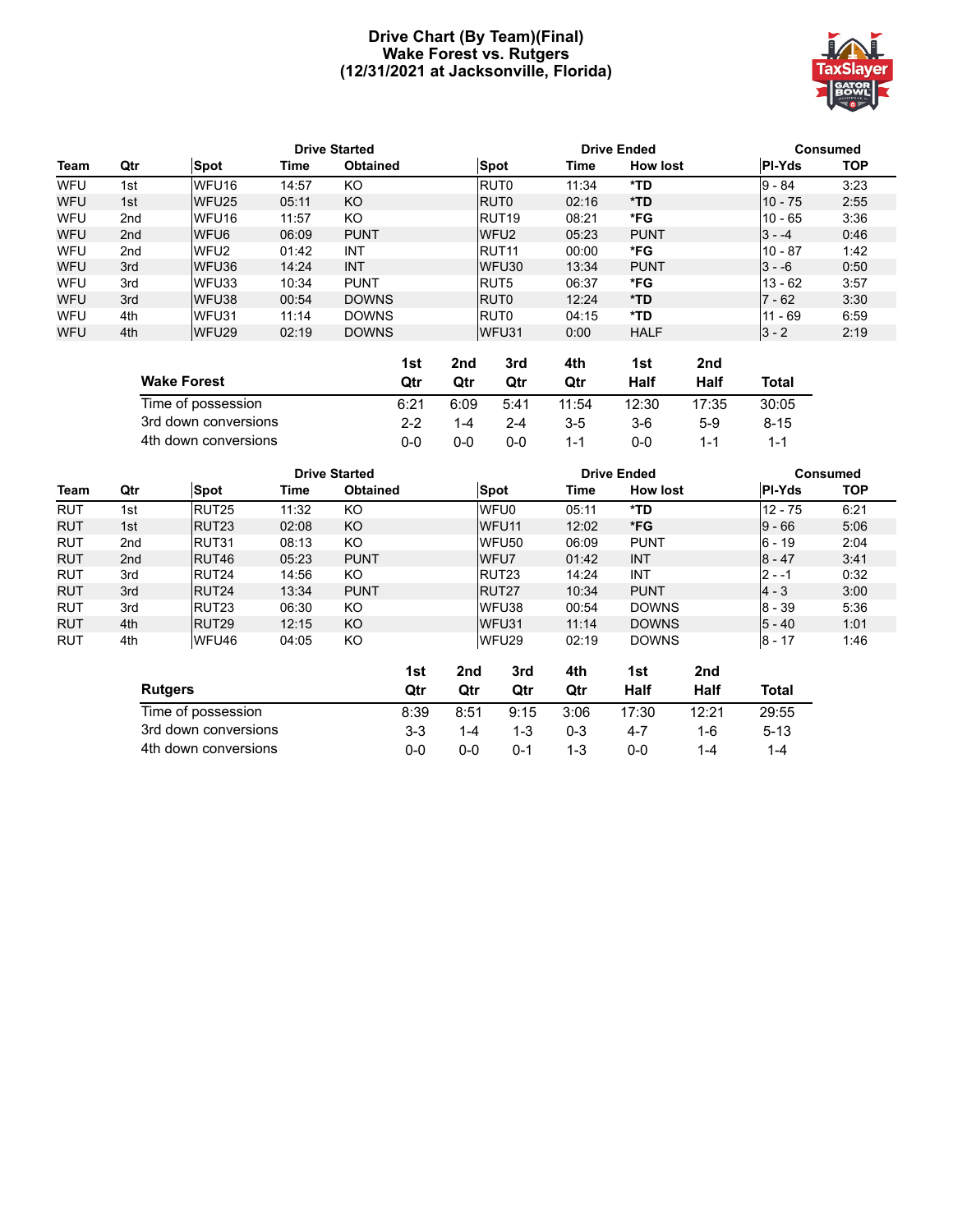## **Drive Chart (By Quarter)(Final) Wake Forest vs. Rutgers (12/31/2021 at Jacksonville, Florida)**



|            |                 |                   |       | <b>Drive Started</b> |                   | <b>Drive Ended</b> |                 | <b>Consumed</b> |      |
|------------|-----------------|-------------------|-------|----------------------|-------------------|--------------------|-----------------|-----------------|------|
| Team       | Qtr             | <b>Spot</b>       | Time  | <b>Obtained</b>      | <b>Spot</b>       | Time               | <b>How lost</b> | <b>PI-Yds</b>   | TOP  |
| WFU        | 1st             | WFU16             | 14:57 | KO                   | RUT <sub>0</sub>  | 11:34              | *TD             | $9 - 84$        | 3:23 |
| RUT        | 1st             | RUT <sub>25</sub> | 11:32 | KO                   | WFU0              | 05:11              | $*TD$           | $12 - 75$       | 6:21 |
| WFU        | 1st             | WFU <sub>25</sub> | 05:11 | KO                   | RUT <sub>0</sub>  | 02:16              | *TD             | $10 - 75$       | 2:55 |
| <b>RUT</b> | 1st             | RUT <sub>23</sub> | 02:08 | KO                   | WFU <sub>11</sub> | 12:02              | *FG             | $9 - 66$        | 5:06 |
| WFU        | 2 <sub>nd</sub> | WFU <sub>16</sub> | 11:57 | KO.                  | RUT <sub>19</sub> | 08:21              | *FG             | $10 - 65$       | 3:36 |
| <b>RUT</b> | 2 <sub>nd</sub> | RUT31             | 08:13 | KO                   | WFU <sub>50</sub> | 06:09              | <b>PUNT</b>     | $6 - 19$        | 2:04 |
| WFU        | 2 <sub>nd</sub> | WFU6              | 06:09 | <b>PUNT</b>          | WFU <sub>2</sub>  | 05:23              | <b>PUNT</b>     | $3 - -4$        | 0:46 |
| <b>RUT</b> | 2 <sub>nd</sub> | RUT46             | 05:23 | <b>PUNT</b>          | WFU7              | 01:42              | <b>INT</b>      | $8 - 47$        | 3:41 |
| WFU        | 2 <sub>nd</sub> | WFU <sub>2</sub>  | 01:42 | INT                  | RUT <sub>11</sub> | 00:00              | *FG             | $10 - 87$       | 1:42 |
| RUT        | 3rd             | RUT <sub>24</sub> | 14:56 | KO                   | RUT <sub>23</sub> | 14:24              | <b>INT</b>      | $2 - -1$        | 0:32 |
| WFU        | 3rd             | WFU36             | 14:24 | INT                  | WFU30             | 13:34              | <b>PUNT</b>     | $3 - -6$        | 0:50 |
| RUT        | 3rd             | RUT <sub>24</sub> | 13:34 | <b>PUNT</b>          | RUT <sub>27</sub> | 10:34              | <b>PUNT</b>     | $4 - 3$         | 3:00 |
| WFU        | 3rd             | WFU33             | 10:34 | <b>PUNT</b>          | <b>RUT5</b>       | 06:37              | *FG             | $13 - 62$       | 3:57 |
| <b>RUT</b> | 3rd             | RUT <sub>23</sub> | 06:30 | KO.                  | WFU38             | 00:54              | <b>DOWNS</b>    | $8 - 39$        | 5:36 |
| WFU        | 3rd             | WFU38             | 00:54 | <b>DOWNS</b>         | RUT <sub>0</sub>  | 12:24              | *TD             | $7 - 62$        | 3:30 |
| <b>RUT</b> | 4th             | RUT <sub>29</sub> | 12:15 | KO.                  | WFU31             | 11:14              | <b>DOWNS</b>    | $5 - 40$        | 1:01 |
| WFU        | 4th             | WFU31             | 11:14 | <b>DOWNS</b>         | RUT <sub>0</sub>  | 04:15              | *TD             | $11 - 69$       | 6:59 |
| <b>RUT</b> | 4th             | WFU46             | 04:05 | KO.                  | WFU <sub>29</sub> | 02:19              | <b>DOWNS</b>    | $8 - 17$        | 1:46 |
| WFU        | 4th             | WFU <sub>29</sub> | 02:19 | <b>DOWNS</b>         | WFU31             | 0:00               | <b>HALF</b>     | $3 - 2$         | 2:19 |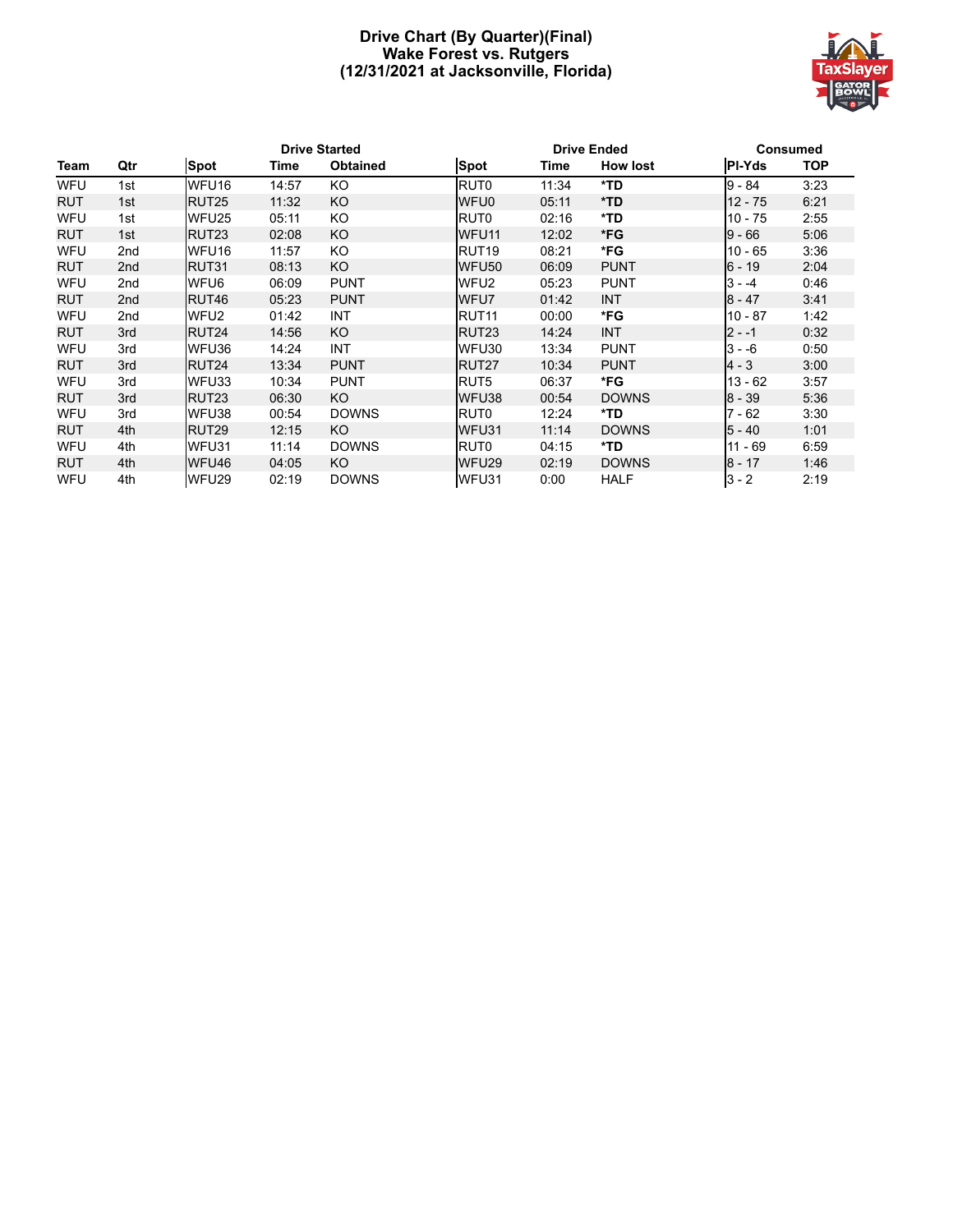#### **Play-by-Play Summary (1st quarter) Wake Forest vs. Rutgers (12/31/2021 at Jacksonville, Florida)**



*Rutgers won the toss and has deferred to the second half. WFU will receive and RUT will defend the north goal.* FAVA, Guy kickoff 62 yards to the WFU3, MORIN, Taylor return 13 yards to the WFU16 (STEVENS, Lawrence). **WFU drive start at 14:57** 1-10 WFU16 [NHSG] BEAL-SMITH, Christian rush up the middle for a gain of 4 yards to the WFU20 (YOUNG, Avery;TURNER, Julius). 2-6 WFU20 [NHSG] BEAL-SMITH, Christian rush to the left for a gain of 5 yards to the WFU25 (YOUNG, Avery). 3-1 WFU25 PENALTY RUT Offsides on TURNER, Julius enforced 5 yards from the WFU25 to the WFU30 and results in a 1ST DOWN [NHSG]. E 1-10 WFU30 [NHSG] HARTMAN, Sam pass to the left complete for 8 yards to PERRY, A.T. to the WFU38 (MELTON, Max). 2-2 WFU38 [NHSG] ELLISON, Justice rush to the left for a gain of 4 yards to the WFU42 (TVERDOV, Mike), 1ST DOWN. R 1-10 WFU42 [NHSG] HARTMAN, Sam pass to the left complete for 26 yards to MORIN, Taylor caught at the RUT43 and advanced to the RUT32 (SINGLETON, Drew), out of bounds, 1ST DOWN. P 1-10 RUT32 PENALTY RUT Offsides on AHANOTU, Mayan enforced 5 yards from the RUT32 to the RUT27 [NHSG]. 1-5 RUT27 PENALTY RUT Offsides on HAMILTON, Kyonte enforced 5 yards from the RUT27 to the RUT22 and results in a 1ST DOWN [NHSG]. E 1-10 RUT22 [NHSG] HARTMAN, Sam pass to the left complete for 0 yards to MORIN, Taylor caught at the RUT26 and advanced to the RUT22 (POWELL, Tyreem). 2-10 RUT22 [NHSG] HARTMAN, Sam pass to the right complete for 16 yards to STEWART, Donald to the RUT6 (ABRAHAM, Kessawn), 1ST DOWN. P 1-6 RUT6 [NHSG] BEAL-SMITH, Christian rush up the middle for a gain of 2 yards to the RUT4 (IZIEN, Christian). **2-4 RUT4 [NHSG] HARTMAN, Sam pass to the left complete for 4 yards to CHAPMAN, Brandon caught at the RUT1 and advanced to the RUT0, TOUCHDOWN WFU (Scoring play confirmed). [11:34] 1-10 RUT3 SCIBA, Nick PAT kick attempt is good.**

## **WAKE FOREST 7, RUTGERS 0**

*Drive Summary: 9 plays, 84 yards, 3:23*

Start of 1st quarter, clock 15:00.

#### MORA, Ivan kickoff 65 yards to the RUT0, Touchback.

#### **RUT drive start at 11:32**

| $1 - 3$  | <b>WFU3</b> | AMBROSIO, Valentino PAT kick attempt is good.                                                                                                                    |    |
|----------|-------------|------------------------------------------------------------------------------------------------------------------------------------------------------------------|----|
| $1 - 10$ |             | WFU12 [SG] YOUNG, Aaron rush to the left for a gain of 12 yards to the WFU0, 1ST DOWN, TOUCHDOWN<br>RUT. PENALTY WFU Offsides on HOLMES, Gavin declined. [05:11] | R  |
| 3-8      | WFU22       | [SG] VEDRAL, Noah pass to the left complete for 10 yards to YOUNGBLOOD, Joshua to the WFU12<br>(KEITH, Zion), 1ST DOWN.                                          | P  |
| $2 - 8$  |             | WFU22 [SG] VEDRAL, Noah pass to the left incomplete intended for WASHINGTON, Isaiah broken up by<br>ANDERSEN, Nick at the WFU0.                                  |    |
| 1-10     |             | WFU24 [SG] LANGAN, Johnny rush up the middle for a gain of 2 yards to the WFU22 (MASTERSON, Luke).                                                               |    |
| $2 - 1$  | WFU27       | [SG] QB Keeper LANGAN, Johnny rush up the middle for a gain of 3 yards to the WFU24 (MASTERSON,<br>Luke), 1ST DOWN.                                              | R. |
|          |             | 1-10 WFU36 [SG] QB Keeper LANGAN, Johnny rush up the middle for a gain of 9 yards to the WFU27 (REDD,<br>Traveon: BERGAN, JR., Dion).                            |    |
| 3-8      | RUT43       | [SG] VEDRAL, Noah pass to the right complete for 21 yards to HASKINS, Jovani caught at the RUT44 and<br>advanced to the WFU36 (ANDERSEN, Nick), 1ST DOWN.        | P  |
| $2 - 3$  |             | RUT48 [SG] QB Keeper WIMSATT, Gavin rush to the right for a loss of 5 yards to the RUT43 (FOX, Miles).                                                           |    |
| $1 - 10$ | RUT41       | [SG] YOUNG, Aaron rush up the middle for a gain of 7 yards to the RUT48 (SMENDA, JR., Ryan).                                                                     |    |
| $3 - 11$ | RUT24       | [SG] VEDRAL, Noah pass up the middle complete for 17 yards to ALAIMO, Matt to the RUT41, End of Play,<br>1ST DOWN.                                               | P  |
| $2 - 10$ | RUT25       | [NHSG] QB Keeper VEDRAL, Noah rush to the left for a loss of 1 yard to the RUT24 (MASTERSON, Luke).                                                              |    |
| 1-10     | RUT25       | [NHSG] VEDRAL, Noah pass to the right incomplete intended for AVERY, Tre thrown to the RUT25.                                                                    |    |

## **WAKE FOREST 7, RUTGERS 7**

*Drive Summary: 12 plays, 75 yards, 6:21*

FAVA, Guy kickoff 65 yards to the WFU0, fair catch by MORIN, Taylor.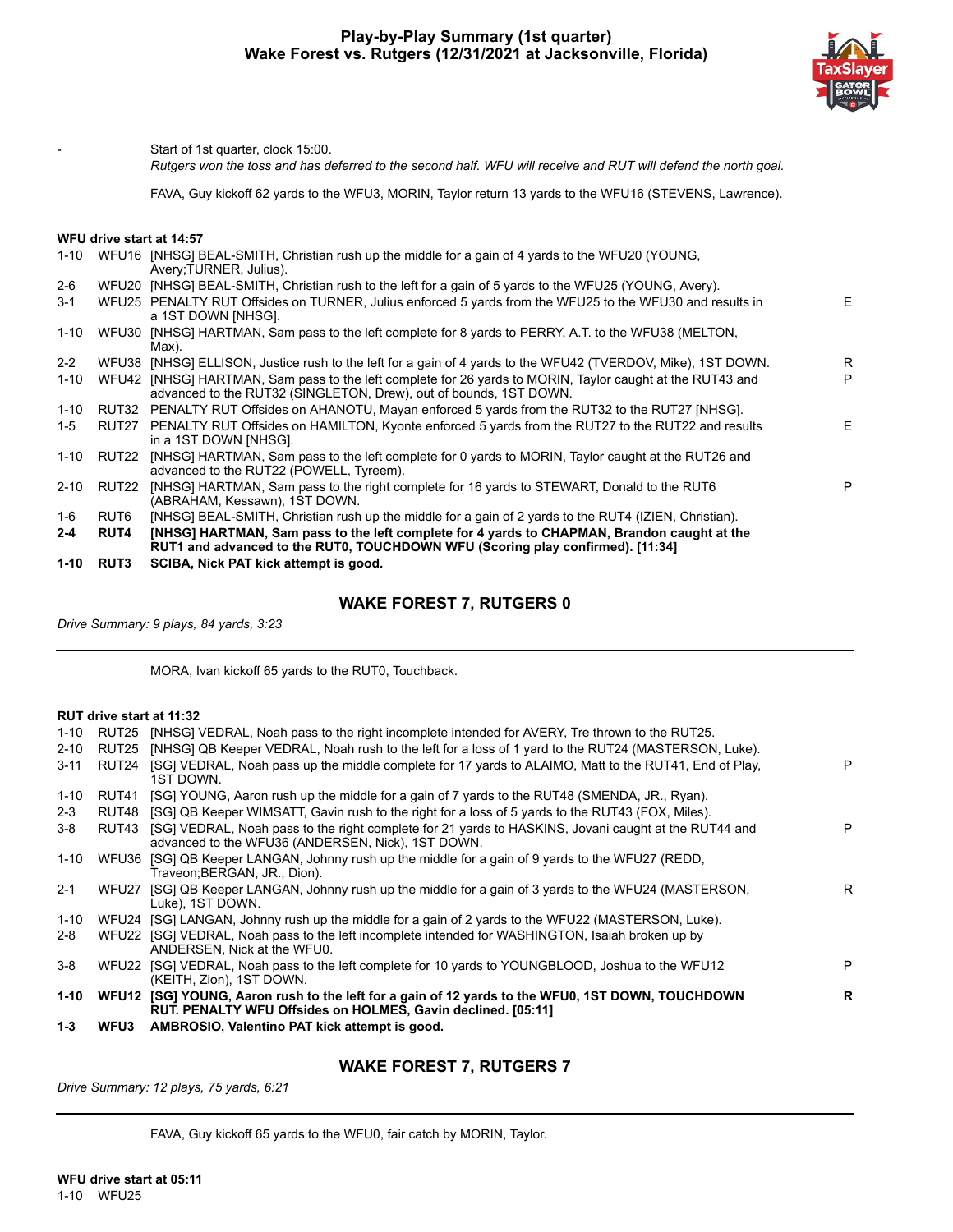|          |            | [NHSG] BEAL-SMITH, Christian rush up the middle for a gain of 3 yards to the WFU28 (YOUNG,<br>Avery: TOURE, Mohamed).                                                                                                                                                                                                                                                                |   |
|----------|------------|--------------------------------------------------------------------------------------------------------------------------------------------------------------------------------------------------------------------------------------------------------------------------------------------------------------------------------------------------------------------------------------|---|
| $2 - 7$  |            | WFU28 [NHSG] HARTMAN, Sam pass up the middle incomplete intended for PERRY, A.T. thrown to the WFU38.                                                                                                                                                                                                                                                                                |   |
| $3 - 7$  | WFU28      | [NHSG] HARTMAN, Sam scrambles to the right for a gain of 9 yards to the WFU37 (ABRAHAM, Kessawn),<br>1ST DOWN.                                                                                                                                                                                                                                                                       | R |
| 1-10     | WFU37      | [NHSG] HARTMAN, Sam pass up the middle complete for 9 yards to WHITEHEART, Blake caught at the<br>WFU45 and advanced to the WFU46 (LONGERBEAM, Robert).                                                                                                                                                                                                                              |   |
| $2 - 1$  |            | WFU46 [NH] BEAL-SMITH, Christian rush to the left for a gain of 16 yards to the RUT38 (YOUNG, Avery), out of<br>bounds, 1ST DOWN.                                                                                                                                                                                                                                                    | R |
|          | 1-10 RUT38 | [NHSG] HARTMAN, Sam pass to the right incomplete intended for BANKS, Jahmal broken up by ABRAHAM,<br>Kessawn at the RUT1.                                                                                                                                                                                                                                                            |   |
| 2-10     | RUT38      | [NHSG] HARTMAN, Sam pass to the left complete for 10 yards to PERRY, A.T. to the RUT28 (MELTON,<br>Max), 1ST DOWN.                                                                                                                                                                                                                                                                   | P |
| $1 - 10$ | RUT28      | [NHSG] HARTMAN, Sam scrambles up the middle for a gain of 3 yards to the RUT25 (HAMILTON,<br>Kyonte: LOYAL, Shaquan).                                                                                                                                                                                                                                                                |   |
| $2 - 7$  | RUT25      | [NHSG] BEAL-SMITH, Christian rush to the right for a loss of 4 yards to the RUT29 (STEWART,<br>CamRon; STEVENS, Lawrence).                                                                                                                                                                                                                                                           |   |
| $3 - 11$ | RUT29      | [NHSG] HARTMAN, Sam pass to the left complete for 29 yards to PERRY, A.T. caught at the RUT1 and<br>advanced to the RUT0, 1ST DOWN, TOUCHDOWN WFU. After review, the ruling on the field was<br>overturned: The player crossed the goalline (OVERTURNED PLAY: #10 S.Hartman pass complete to<br>#9 A.Perry for 28 yards to the RUT01 (#0 C.Izien), out of bounds, 1ST DOWN). [02:16] | P |
| 1-10     | RUT3       | SCIBA, Nick PAT kick attempt is good.                                                                                                                                                                                                                                                                                                                                                |   |

## **WAKE FOREST 14, RUTGERS 7**

*Drive Summary: 10 plays, 75 yards, 2:55*

MORA, Ivan kickoff 59 yards to the RUT6, YOUNGBLOOD, Joshua return 17 yards to the RUT23 (JONES, Chase).

#### **RUT drive start at 02:08**

|          |       | $1101$ anvestant at 02.00                                                                                                                                                                                                                                   |    |
|----------|-------|-------------------------------------------------------------------------------------------------------------------------------------------------------------------------------------------------------------------------------------------------------------|----|
|          |       | 1-10 RUT23 [NHSG] YOUNG, Aaron rush up the middle for a gain of 6 yards to the RUT29 (JONES, Chase).                                                                                                                                                        |    |
| $2 - 4$  | RUT29 | [SG] QB Keeper VEDRAL, Noah rush up the middle for no gain to the RUT29 (FOX, Miles).                                                                                                                                                                       |    |
| $3-4$    |       | RUT29 QB Keeper LANGAN, Johnny rush to the left for a loss of 4 yards to the RUT25 (FOX, Miles). PENALTY<br>WFU Face mask on FOX, Miles enforced 15 yards from the RUT29 to the RUT44 and results in automatic<br>1ST DOWN [SG]. NO PLAY (replay the down). | F. |
| $1 - 10$ | RUT44 | [SG] QB Keeper VEDRAL, Noah rush up the middle for a gain of 16 yards to the WFU40 (SMENDA, JR.,<br>Ryan), 1ST DOWN, [00:00]                                                                                                                                | R  |
|          |       | End of 1st quarter, clock 0:00.                                                                                                                                                                                                                             |    |
|          |       |                                                                                                                                                                                                                                                             |    |

# **END OF 1ST QUARTER: WAKE FOREST 14, RUTGERS 7**

|                        |                    | Time         | 1st Downs |  | <b>Conversions</b> |         |           |                    |                  |
|------------------------|--------------------|--------------|-----------|--|--------------------|---------|-----------|--------------------|------------------|
| <b>Quarter Summary</b> | Score Poss R P X T |              |           |  | 3rd                | 4th     | Rushina   | Passing            | <b>Penalties</b> |
| Wake Forest            | 14                 |              |           |  | 6:21 3 4 2 9 2-2   | $0 - 0$ | $9 - 42$  | $8 - 10 - 0 - 102$ | $1 - 15$         |
| Rutgers                |                    | 8:39 3 3 1 7 |           |  | - 3-3              | $0 - 0$ | $10 - 49$ | $3 - 5 - 0 - 48$   | $3 - 15$         |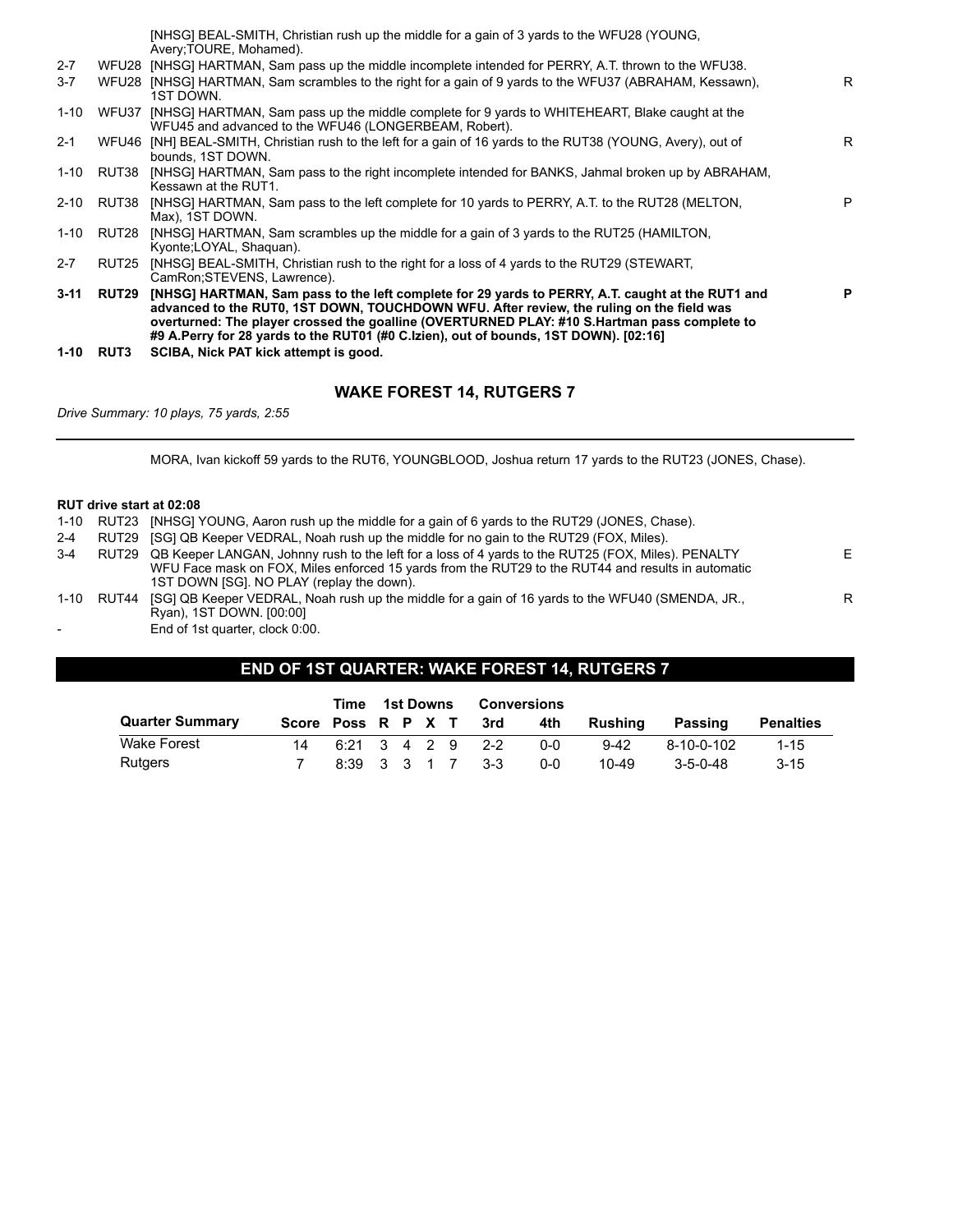#### **Quickie Statistics (1st Quarter only) Wake Forest vs. Rutgers (12/31/2021 at Jacksonville, Florida)**



|                                   | <b>WFU</b>   | <b>RUT</b>  |
|-----------------------------------|--------------|-------------|
| Score                             | 14           | 7           |
| <b>FIRST DOWNS</b>                | 9            | 7           |
| <b>RUSHES-YARDS (NET)</b>         | $9 - 42$     | 10-49       |
| <b>PASSING-YARDS (NET)</b>        | 102          | 48          |
| Passes Att-Comp-Int               | $10 - 8 - 0$ | $5 - 3 - 0$ |
| <b>TOTAL OFFENSE PLAYS-YARDS</b>  | 19-144       | 15-97       |
| <b>Fumble Returns-Yards</b>       | $0 - 0$      | $0-0$       |
| <b>Punt Returns-Yards</b>         | $0 - 0$      | $0 - 0$     |
| Kickoff Returns-Yards             | $1 - 13$     | $1 - 17$    |
| <b>Interception Returns-Yards</b> | $0 - 0$      | $0-0$       |
| Punts (Number-Avg)                | $0 - 0$      | $0-0$       |
| Fumbles-Lost                      | $0 - 0$      | $0 - 0$     |
| Penalties-Yards                   | $1 - 15$     | $3 - 15$    |
| Possession Time                   | 6:21         | 8:39        |
| <b>Third-Down Conversions</b>     | $2 - 2$      | $3 - 3$     |
| Fourth-Down Conversions           | $0 - 0$      | $0 - 0$     |

| <b>Rushing</b>                                              | No.           | Gain                                                | Loss                  | Net                             | TD                                | Avg                  | Lg                                           | <b>Rushing</b>                                                  | No.              | Gain                 | Loss                                                | Net                                            | TD                           | Avg                               | <u>Lg</u>                       |
|-------------------------------------------------------------|---------------|-----------------------------------------------------|-----------------------|---------------------------------|-----------------------------------|----------------------|----------------------------------------------|-----------------------------------------------------------------|------------------|----------------------|-----------------------------------------------------|------------------------------------------------|------------------------------|-----------------------------------|---------------------------------|
| J.Ellison<br>C.Beal-Smith<br>S.Hartman                      | $\frac{6}{2}$ | 4<br>30<br>12                                       | 0<br>$-4$<br>$\Omega$ | 4<br>26<br>12                   | 0<br>0<br>$\mathbf 0$             | 4<br>4.3<br>6        | 4<br>16<br>9                                 | G.Wimsatt<br>A. Young<br>J.Langan<br>N.Vedral                   | 1<br>3<br>3<br>3 | 0<br>25<br>14<br>16  | $-5$<br>0<br>0<br>-1                                | $-5$<br>25<br>14<br>15                         | 0<br>1<br>0<br>$\Omega$      | $-5$<br>8.3<br>4.7<br>5           | 12<br>$\boldsymbol{9}$<br>16    |
| Passing<br>S.Hartman                                        |               | $C-A-I$<br>$8 - 10 - 0$                             | Yds<br>102            | TD<br>$\overline{2}$            | Lg<br>29                          |                      | Sack<br>$\Omega$                             | Passing<br>N.Vedral                                             |                  | C-A-I<br>$3 - 5 - 0$ | Yds<br>48                                           | TD<br>$\overline{0}$                           | <u>Lg</u><br>$\overline{21}$ |                                   | <b>Sack</b>                     |
| Receiving                                                   |               | No.                                                 | Yards                 | TD                              |                                   | Tgt                  |                                              | Receiving                                                       |                  | No.                  |                                                     | Yards                                          | TD                           | Tgt                               |                                 |
| A.Perry<br>T.Morin<br>D.Stewart                             |               | $\frac{3}{2}$<br>1                                  | 47<br>26<br>16        | 0<br>$\Omega$                   |                                   | 4<br>$\overline{c}$  | $\frac{Lg}{29}$<br>26<br>16                  | J.Haskins<br>I. Washington                                      |                  | 0                    |                                                     | $\overline{21}$<br>0                           | 0<br>0                       | 1                                 | $\frac{Lg}{21}$                 |
| <b>Punting</b>                                              | No.           | Yds                                                 | Avg                   | Lng                             |                                   | In20                 | ΤВ                                           | <b>Punting</b>                                                  | No.              | Yds                  | Avg                                                 | Lng                                            |                              | In20                              | <u>ТВ</u>                       |
| <b>Punt Returns</b>                                         |               |                                                     | No.                   | Yards                           |                                   | TD                   | Lg                                           | <b>Punt Returns</b>                                             |                  |                      | No.                                                 |                                                | Yards                        | <b>TD</b>                         | Lg                              |
| <b>Kick Returns</b><br>T.Morin                              |               |                                                     | No.<br>$\overline{2}$ | Yards                           | $\overline{38}$                   | TD<br>$\overline{0}$ | $\frac{\text{Lg}}{25}$                       | <b>Kick Returns</b><br>J.Youngblood                             |                  |                      | No.                                                 |                                                | Yards<br>$\overline{17}$     | TD<br>$\Omega$                    | <u>Lg</u><br>17                 |
| <b>Tackles</b><br>L.Masterson<br>R.Smenda, Jr.<br>M.Fox     |               | UA-A<br>$3-0$<br>$2 - 0$<br>$2 - 0$                 | <b>Total</b>          | 3.0<br>2.0<br>2.0               | <b>Sacks</b><br>0.0<br>0.0<br>0.0 |                      | <b>TFL</b><br>$\overline{1.0}$<br>0.0<br>1.0 | <b>Tackles</b><br>A. Young<br>A. Young<br>K.Abraham             |                  | UA-A                 | $2 - 2$<br>$2 - 2$<br>$2 - 0$                       | <b>Total</b><br>$\overline{3.0}$<br>3.0<br>2.0 |                              | <b>Sacks</b><br>0.0<br>0.0<br>0.0 | TFL<br>0.0<br>0.0<br>0.0        |
| C.Jones<br>Z.Keith<br>N.Andersen<br>T.Redd<br>D.Bergan, Jr. |               | $2 - 0$<br>$1 - 0$<br>$1 - 0$<br>$0 - 1$<br>$0 - 1$ |                       | 2.0<br>1.0<br>1.0<br>0.5<br>0.5 | 0.0<br>0.0<br>0.0<br>0.0<br>0.0   |                      | 0.0<br>0.0<br>0.0<br>0.0<br>0.0              | M.Melton<br>L.Stevens<br>C.Izien<br>R.Longerbeam<br>D.Singleton |                  |                      | $2 - 0$<br>$1 - 1$<br>$1 - 0$<br>$1 - 0$<br>$1 - 0$ | 2.0<br>1.5<br>1.0<br>1.0<br>1.0                |                              | 0.0<br>0.0<br>0.0<br>0.0<br>0.0   | 0.0<br>1.0<br>0.0<br>0.0<br>0.0 |

| Qtr | Time  | <b>Scoring Play</b>                                                      | V-H    |
|-----|-------|--------------------------------------------------------------------------|--------|
| 1st | 11:34 | WFU - B.Chapman 4 yd TD PASS from S.Hartman (KICK by N.Sciba), 9-84 3:23 |        |
| 1st | 05:11 | RUT - A. Young 12 yd TD RUSH (KICK by V. Ambrosio), 12-75 6:21           |        |
| 1st | 02:16 | WFU - A.Perry 29 yd TD PASS from S.Hartman (KICK by N.Sciba), 10-75 2:55 | $14-7$ |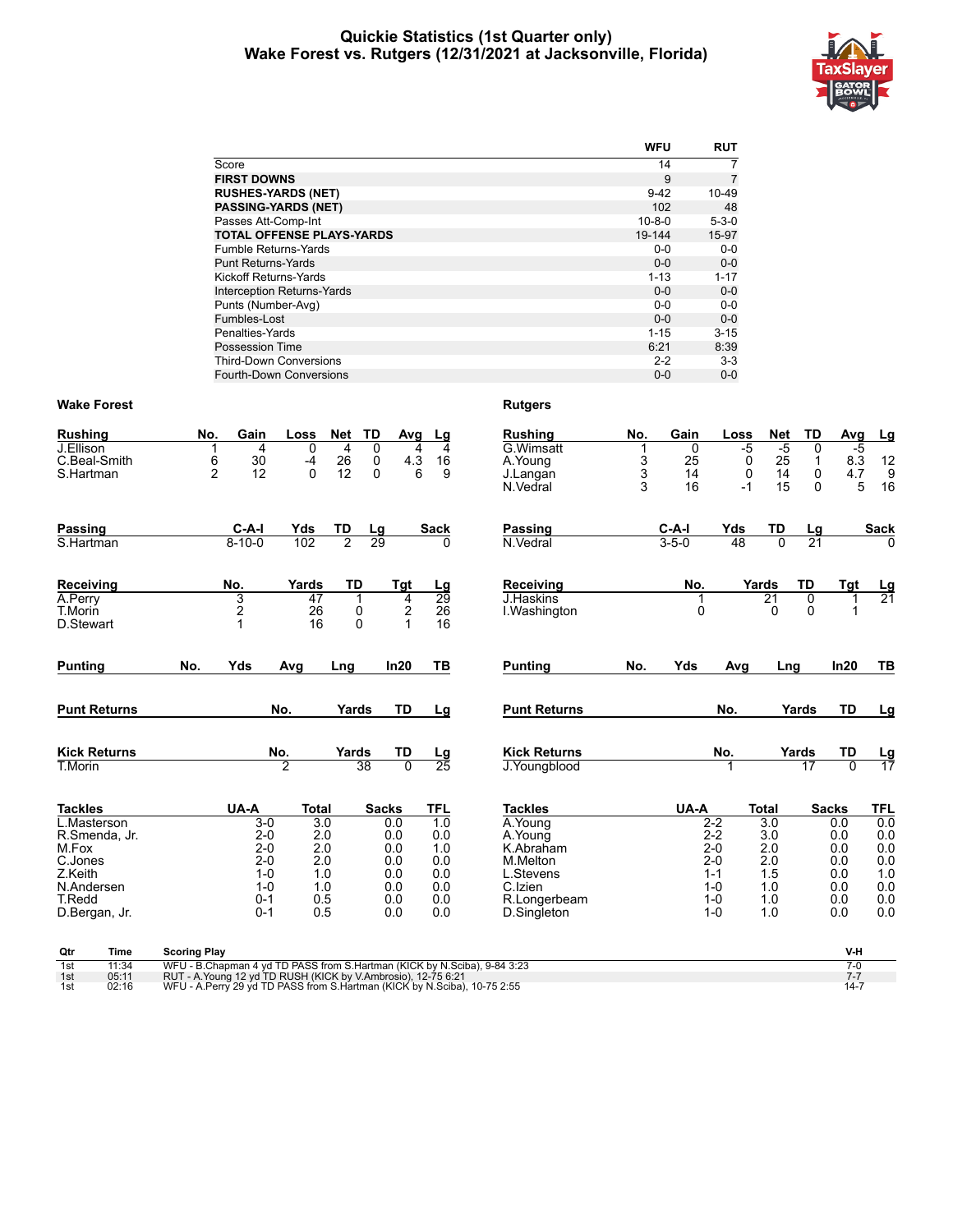#### **Play-by-Play Summary (2nd quarter) Wake Forest vs. Rutgers (12/31/2021 at Jacksonville, Florida)**



P

R

P

P

|      |                   | Start of 2nd quarter, clock 15:00.                                                                                                                             |
|------|-------------------|----------------------------------------------------------------------------------------------------------------------------------------------------------------|
| 1-10 |                   | WFU40 [NHSG] QB Keeper LANGAN, Johnny rush up the middle for a gain of 3 yards to the WFU37 (DAVIS,<br>Jasheen; KAMARA, Sulaiman).                             |
| 2-7  | WFU37             | [NHSG] WASHINGTON, Isaiah pass to the left complete for 27 yards to LANGAN, Johnny caught at the<br>WFU46 and advanced to the WFU10 (REDD, Traveon), 1ST DOWN. |
| 1-10 |                   | WFU10 [NHSG] YOUNG, Aaron rush up the middle for a gain of 1 yard to the WFU9 (TAYLOR, Ja'Sir).                                                                |
| 2-9  | WFU9              | [NHSG] VEDRAL, Noah pass to the right incomplete intended for YOUNG, Aaron broken up by MUSTAPHA,<br>Malik at the WFU4.                                        |
| 3-9  | WFU9              | [NHSG] VEDRAL, Noah sacked for a loss of 2 yards at the WFU11 (DAVIS, Jasheen).                                                                                |
| 4-11 | WFU <sub>11</sub> | AMBROSIO, Valentino field goal attempt from 28 yards GOOD [kick was spotted at WFU18], clock<br>12:02. [12:02]                                                 |
|      |                   | <b>WAKE FOREST 14, RUTGERS 10</b>                                                                                                                              |
|      |                   | FAVA, Guy kickoff 63 yards to the WFU2, MORIN, Taylor return 14 yards to the WFU16 (YOUNG, Aaron).                                                             |
|      |                   | WFU drive start at 11:57                                                                                                                                       |
| 1-10 |                   | WFU16 PENALTY RUT Offsides on TVERDOV, Mike enforced 5 yards from the WFU16 to the WFU21 [NHSG].                                                               |
| 1-5  |                   | WFU21 [NHSG] TURNER, Christian rush up the middle for a gain of 10 yards to the WFU31 (LOYAL,<br>Shaquan;LUSARDI, Joe), 1ST DOWN.                              |

- 1-10 WFU31 [NHSG] HARTMAN, Sam pass to the left complete for 8 yards to PERRY, A.T. to the WFU39 (STEVENS, Lawrence). 2-2 WFU39 [NHSG] TURNER, Christian rush up the middle for a gain of 2 yards to the WFU41 (BAILEY, Wesley;LOYAL,
- Shaquan), 1ST DOWN. R 1-10 WFU41 [NHSG] HARTMAN, Sam pass to the left complete for 27 yards to STEWART, Donald caught at the RUT35 and advanced to the RUT32 (LUSARDI, Joe), out of bounds, 1ST DOWN. P
- 1-10 RUT32 [NHSG] HARTMAN, Sam pass up the middle incomplete intended for PERRY, A.T. thrown to the RUT20; QB hurried by IGBINOSUN, Desmond.
- 2-10 RUT32 [NHSG] HARTMAN, Sam pass to the left complete for 14 yards to PERRY, A.T. caught at the RUT26 and advanced to the RUT18, out of bounds, 1ST DOWN.
- 1-10 RUT18 [NHSG] TURNER, Christian rush up the middle for a gain of 4 yards to the RUT14 (IGBINOSUN, Desmond).
- 2-6 RUT14 [NHSG] HARTMAN, Sam pass to the right incomplete intended for STEWART, Donald broken up by ABRAHAM, Kessawn at the RUT10.
- 3-6 RUT14 [NHSG] HARTMAN, Sam sacked for a loss of 5 yards at the RUT19 (TOURE, Mohamed;SINGLETON, Drew).
- **4-11 RUT19 SCIBA, Nick field goal attempt from 37 yards GOOD [kick was spotted at RUT27], clock 08:21. PENALTY RUT Offsides on TURNER, Julius declined. [08:21]**

## **WAKE FOREST 17, RUTGERS 10**

*Drive Summary: 10 plays, 65 yards, 3:36*

MORA, Ivan kickoff 59 yards to the RUT6, YOUNGBLOOD, Joshua return 25 yards to the RUT31 (SMENDA, JR., Ryan).

## **RUT drive start at 08:13**

| 1-10     | RUT31 | [NHSG] SIMON, Evan pass to the right incomplete intended for DREMEL, Christian thrown to the WFU50;<br>QB hurried by FOX, Miles.                                                                                                                                                                                           |
|----------|-------|----------------------------------------------------------------------------------------------------------------------------------------------------------------------------------------------------------------------------------------------------------------------------------------------------------------------------|
| $2 - 10$ | RUT31 | [NHSG] WIMSATT, Gavin pass to the right incomplete intended for ROBINSON, Ahmirr thrown to the WFU35.                                                                                                                                                                                                                      |
| 3-10     | RUT31 | [NHSG] VEDRAL, Noah pass up the middle complete for 15 yards to YOUNGBLOOD, Joshua to the RUT46<br>(TAYLOR, Ja'Sir), 1ST DOWN.                                                                                                                                                                                             |
| 1-10     | RUT46 | [NHSG] WIMSATT, Gavin pass to the left incomplete intended for ROBINSON, Ahmirr thrown to the WFU22.                                                                                                                                                                                                                       |
| $2 - 10$ | RUT46 | [NHSG] QB Keeper VEDRAL, Noah rush to the left for a gain of 7 yards to the WFU47 (MUSTAPHA, Malik).                                                                                                                                                                                                                       |
| $3-3$    | WFU47 | [NHSG] VEDRAL, Noah pass to the left complete for -3 yards to LANGAN, Johnny to the WFU50 (TAYLOR,<br>Ja'Sir). After review, the ruling on the field was overturned: The runner was down by contact (OVERTURNED<br>PLAY: #0 N. Vedral pass complete to #21 T. Avery for 5 yards to the WFU42 (#45 N. Andersen), 1ST DOWN). |
| 4-6      |       | WFU50 KORSAK, Adam punt 44 yards to the WFU6 downed by LONGERBEAM, Robert. [06:09]                                                                                                                                                                                                                                         |
|          |       | Drive Summary: 6 plays, 19 yards, 2:04                                                                                                                                                                                                                                                                                     |

#### **WFU drive start at 06:09**

| $1 - 10$ | WFU6         | [NHSG] BEAL-SMITH, Christian rush up the middle for a loss of 4 yards to the WFU2 (IGBINOSUN,      |
|----------|--------------|----------------------------------------------------------------------------------------------------|
|          |              | Desmond).                                                                                          |
| 2-14     | WFU2         | [NHSG] HARTMAN, Sam pass to the right incomplete intended for ELLISON, Justice broken up by LOYAL, |
|          |              | Shaguan at the WFU14.                                                                              |
| 2.11     | <b>MELIO</b> | INHECTUAD TMANI, Sam pass to the right incomplete intended for STEWADT, Depald thrown to the WELLE |

3-14 WFU2 [NHSG] HARTMAN, Sam pass to the right incomplete intended for STEWART, Donald thrown to the WFU15.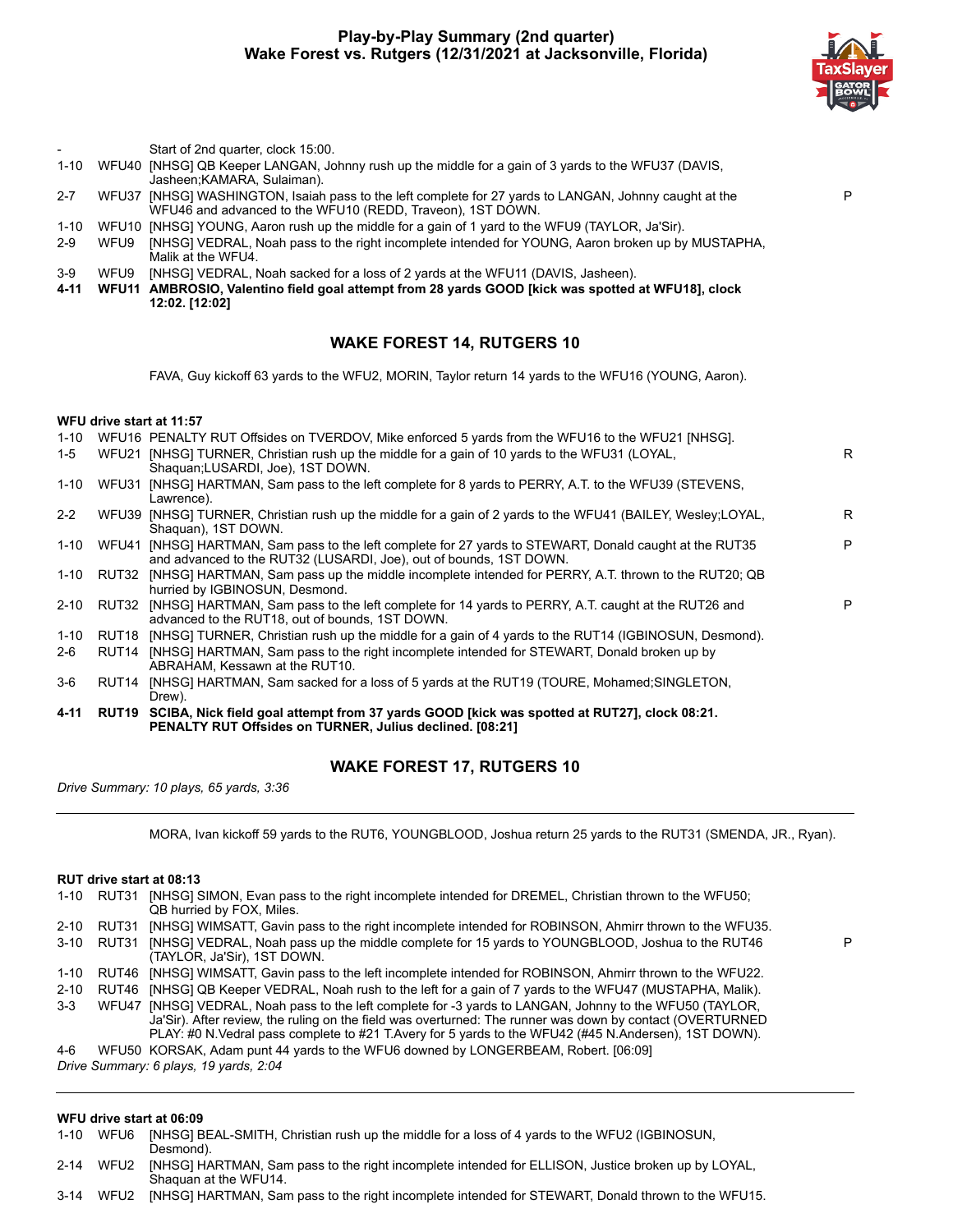#### **RUT drive start at 05:23**

| $1 - 10$ |      | RUT46 [NHSG] QB Keeper VEDRAL, Noah rush to the right for a gain of 2 yards to the RUT48 (REDD, Traveon).                                                                             |   |
|----------|------|---------------------------------------------------------------------------------------------------------------------------------------------------------------------------------------|---|
| $2 - 8$  |      | RUT48 [NHSG] VEDRAL, Noah pass to the left complete for 18 yards to LANGAN, Johnny caught at the WFU46 and<br>advanced to the WFU34 (MASTERSON, Luke), out of bounds, 1ST DOWN.       | P |
| 1-10     |      | WFU34 [NHSG] LANGAN, Johnny pass to the right complete for 10 yards to WASHINGTON, Isaiah caught at the<br>WFU30 and advanced to the WFU24 (HOLMES, Gavin), 1ST DOWN.                 | P |
| 1-10     |      | WFU24 [NHSG] YOUNG, Aaron rush to the right for a gain of 8 yards to the WFU16 (REDD, Traveon).                                                                                       |   |
| $2 - 2$  |      | WFU16 [NHSG] QB Keeper VEDRAL, Noah rush up the middle for a gain of 4 yards to the WFU12 (TAYLOR,<br>Ja'Sir; WAYMAN, Kendron), 1ST DOWN.                                             | R |
| 1-10     |      | WFU12 [NHSG] YOUNG, Aaron rush to the right for no gain to the WFU12 (BERGAN, JR., Dion). [01:58]                                                                                     |   |
| $2 - 10$ |      | V12 Timeout Wake Forest, clock 01:58. [01:58]                                                                                                                                         |   |
| $2 - 10$ |      | WFU12 [NHSG] VEDRAL, Noah pass to the right complete for 5 yards to JONES, Shameen to the WFU7 (REDD,<br>Traveon: SMENDA, JR., Ryan). [01:50]                                         |   |
| $3 - 5$  | V7   | Timeout Wake Forest, clock 01:50. [01:50]                                                                                                                                             |   |
| $3 - 5$  | WFU7 | [NHSG] VEDRAL, Noah pass to the left intercepted by HOLMES, Gavin at the WFU0 intended for<br>YOUNGBLOOD, Joshua. Holmes return for 2 yards to the WFU2 (YOUNGBLOOD, Joshua). [01:42] |   |
|          |      | Drive Summary: 8 plays, 47 yards, 3:41                                                                                                                                                |   |
|          |      |                                                                                                                                                                                       |   |
|          |      |                                                                                                                                                                                       |   |

|          |                   | WFU drive start at 01:42                                                                                                                                                                                                                                                                                                                                                     |   |
|----------|-------------------|------------------------------------------------------------------------------------------------------------------------------------------------------------------------------------------------------------------------------------------------------------------------------------------------------------------------------------------------------------------------------|---|
|          |                   | 1-10 WFU2 PENALTY RUT Pass Interference on ABRAHAM, Kessawn enforced 15 yards to the WFU17 and results in<br>automatic 1ST DOWN [NHSG].                                                                                                                                                                                                                                      | E |
| $1 - 10$ |                   | WFU17 [NHSG] HARTMAN, Sam pass to the left incomplete intended for MORIN, Taylor thrown to the WFU27.                                                                                                                                                                                                                                                                        |   |
| $2 - 10$ |                   | WFU17 [NHSG] ELLISON, Justice rush to the right for a gain of 18 yards to the WFU35 (IZIEN, Christian), 1ST<br>DOWN.                                                                                                                                                                                                                                                         | R |
| $1 - 10$ |                   | WFU35 [NHSG] HARTMAN, Sam pass to the right incomplete dropped by PERRY, A.T. thrown to the WFU35.                                                                                                                                                                                                                                                                           |   |
| $2 - 10$ |                   | WFU35 [NHSG] HARTMAN, Sam pass to the right complete for 9 yards to PERRY, A.T. caught at the WFU33 and<br>advanced to the WFU44 (MELTON, Max), out of bounds.                                                                                                                                                                                                               |   |
| $3 - 1$  |                   | WFU44 [NHSG] ELLISON, Justice rush up the middle for a gain of 1 yard to the WFU45 (SINGLETON, Drew), 1ST<br>DOWN.                                                                                                                                                                                                                                                           | R |
| $1 - 10$ |                   | WFU45 [NHSG] HARTMAN, Sam pass up the middle complete for 26 yards to WHITEHEART, Blake caught at the<br>RUT39 and advanced to the RUT29 (LONGERBEAM, Robert), 1ST DOWN.                                                                                                                                                                                                     | P |
|          | 1-10 RUT29        | HARTMAN, Sam pass to the right incomplete intended for PERRY, A.T. thrown to the RUT20. PENALTY RUT<br>Pass Interference on ABRAHAM, Kessawn enforced at the spot of the foul for 9 yards to the RUT20 and<br>results in automatic 1ST DOWN [NHSG]. NO PLAY (replay the down).                                                                                               | E |
|          | 1-10 RUT20        | HARTMAN, Sam pass to the left incomplete intended for STEWART, Donald thrown to the RUT10. PENALTY<br>Before the snap, WFU False Start on PERRY, A.T. enforced 5 yards from the RUT20 to the RUT25. NO PLAY<br>(replay the down).                                                                                                                                            |   |
|          | 1-15 RUT25        | [NHSG] HARTMAN, Sam pass to the left incomplete intended for STEWART, Donald broken up by BAILEY,<br>Wesley at the RUT4.                                                                                                                                                                                                                                                     |   |
| $2 - 15$ | RUT25             | [NHSG] HARTMAN, Sam pass up the middle incomplete dropped by STEWART, Donald thrown to the<br><b>RUT20.</b>                                                                                                                                                                                                                                                                  |   |
| $3 - 15$ | RUT25             | [NHSG] HARTMAN, Sam pass to the right complete for 14 yards to MORIN, Taylor caught at the RUT28 and<br>advanced to the RUT11 (BAILEY, Wesley). After review, the ruling on the field was overturned: The ball was<br>short of the line to gain (OVERTURNED PLAY: #10 S.Hartman pass complete to #83 T.Morin for 15 yards to<br>the RUT10 (#88 I.Maijeh), 1ST DOWN). [00:02] |   |
| $4-1$    | H <sub>11</sub>   | Timeout Rutgers, clock 00:02. [00:02]                                                                                                                                                                                                                                                                                                                                        |   |
| $4 - 1$  | RUT <sub>11</sub> | SCIBA, Nick field goal attempt from 29 yards GOOD [kick was spotted at RUT19], clock 00:00. [00:00]                                                                                                                                                                                                                                                                          |   |

## **WAKE FOREST 20, RUTGERS 10**

*Drive Summary: 10 plays, 87 yards, 1:42*

End of first half, clock 0:00.

# **END OF 2ND QUARTER: WAKE FOREST 20, RUTGERS 10**

|                        |                    | <b>Conversions</b><br>Time 1st Downs |  |  |  |  |         |     |         |                   |           |
|------------------------|--------------------|--------------------------------------|--|--|--|--|---------|-----|---------|-------------------|-----------|
| <b>Quarter Summary</b> | Score Poss R P X T |                                      |  |  |  |  | 3rd     | 4th | Rushina | Passing           | Penalties |
| Wake Forest            |                    | $6:09$ 4 3 2 9                       |  |  |  |  | $1 - 4$ | ი-ი | 7-26    | $6 - 14 - 0 - 98$ | $1 - 5$   |
| Rutgers                |                    | 8:51 1 4 0 5                         |  |  |  |  | $1 - 4$ | 0-0 | $8-23$  | 6-11-1-72         | $3-29$    |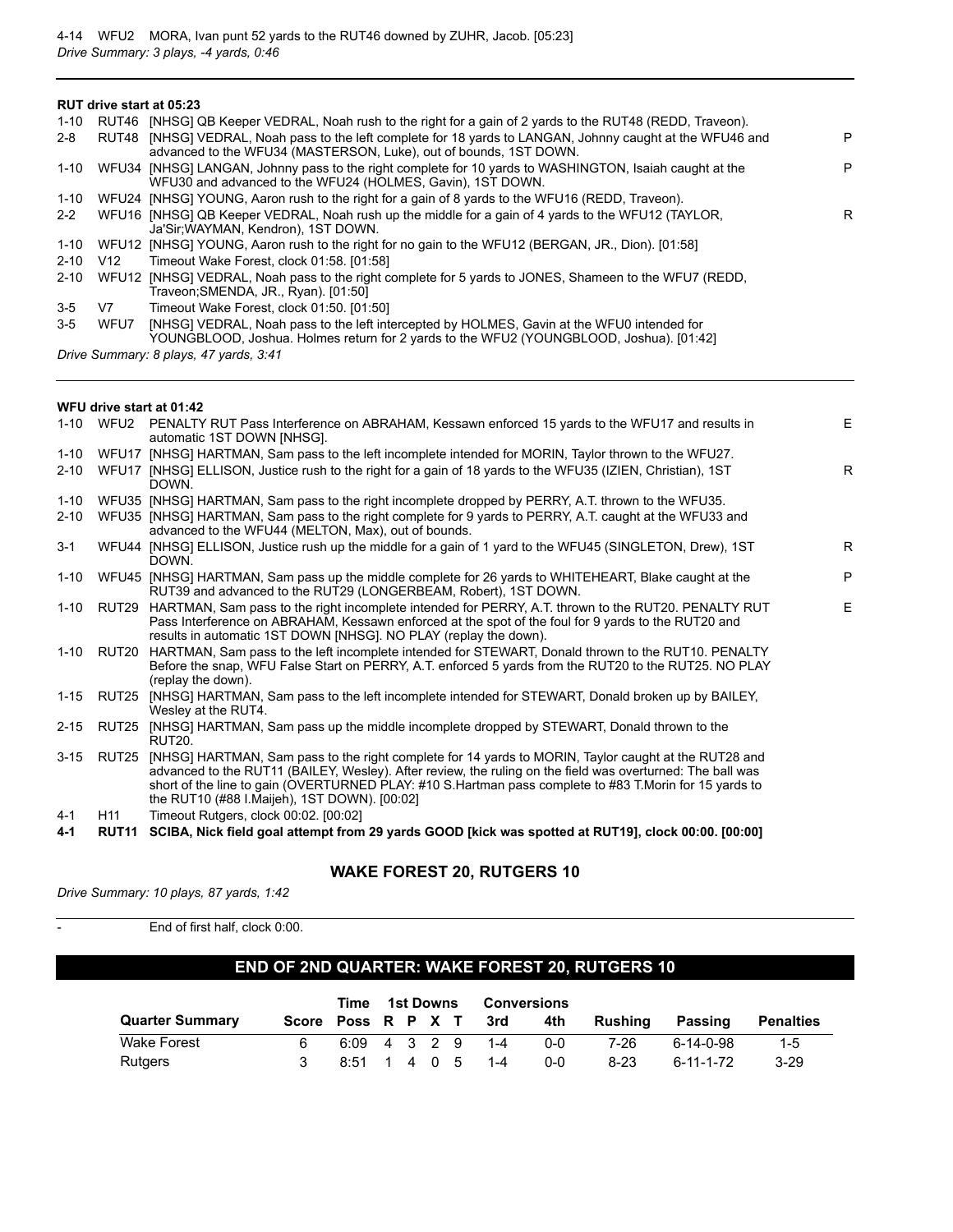#### **Quickie Statistics (Halftime Cumulative) Wake Forest vs. Rutgers (12/31/2021 at Jacksonville, Florida)**



|                                   | <b>WFU</b>    | <b>RUT</b> |
|-----------------------------------|---------------|------------|
| Score                             | 20            | 10         |
| <b>FIRST DOWNS</b>                | 18            | 12         |
| <b>RUSHES-YARDS (NET)</b>         | 16-68         | 18-72      |
| <b>PASSING-YARDS (NET)</b>        | 200           | 120        |
| Passes Att-Comp-Int               | $24 - 14 - 0$ | $16-9-1$   |
| <b>TOTAL OFFENSE PLAYS-YARDS</b>  | 40-268        | 34-192     |
| Fumble Returns-Yards              | $0 - 0$       | $0-0$      |
| <b>Punt Returns-Yards</b>         | $0 - 0$       | $0 - 0$    |
| Kickoff Returns-Yards             | $2 - 27$      | $2 - 42$   |
| <b>Interception Returns-Yards</b> | $1 - 2$       | $0-0$      |
| Punts (Number-Avg)                | $0 - 0$       | $0-0$      |
| Fumbles-Lost                      | $0 - 0$       | $0-0$      |
| Penalties-Yards                   | $2 - 20$      | 6-44       |
| <b>Possession Time</b>            | 12:30         | 17:30      |
| <b>Third-Down Conversions</b>     | $3-6$         | $4 - 7$    |
| Fourth-Down Conversions           | $0 - 0$       | $0 - 0$    |

| <b>Rushing</b>               | No.                                                                                                             | Gain                  | Loss            | <b>Net</b>            | <b>TD</b>       | Lg                    | Avg              | <b>Rushing</b>             | No.    | Gain                       | Loss           | <b>Net</b> | <b>TD</b><br>Lg | <b>Avg</b>                         |
|------------------------------|-----------------------------------------------------------------------------------------------------------------|-----------------------|-----------------|-----------------------|-----------------|-----------------------|------------------|----------------------------|--------|----------------------------|----------------|------------|-----------------|------------------------------------|
| J.Ellison<br>C.Turner        | 3                                                                                                               | $\overline{23}$<br>16 | 0               | $\overline{23}$<br>16 | $\Omega$        | $\overline{18}$<br>10 | 7.7<br>5.3       | G.Wimsatt<br>A. Young      | 1<br>6 | 0<br>34                    | $-5$           | $-5$<br>34 | 0<br>1          | $-5$<br>5.7                        |
| C.Beal-Smith                 | 3<br>$\overline{7}$                                                                                             | 30                    | 0<br>-8         | 22                    | 0<br>0          | 16                    | 3.1              | J.Langan                   | 4      | 17                         | 0<br>0         | 17         | 12<br>0         | 9<br>4.3                           |
| S.Hartman                    | $\overline{2}$                                                                                                  | 12                    | $\Omega$        | 12                    | $\Omega$        | 9                     | 6                | N.Vedral                   | 6      | 29                         | $-1$           | 28         | $\Omega$<br>16  | 4.7                                |
|                              |                                                                                                                 |                       |                 |                       |                 |                       |                  |                            |        |                            |                |            |                 |                                    |
| Passing                      |                                                                                                                 | C-A-I                 | Yds             | TD                    | Lg              |                       | <b>Sack</b>      | Passing                    |        | C-A-I                      | Yds            | TD         | Lg              | <b>Sack</b>                        |
| S.Hartman                    |                                                                                                                 | $14 - 24 - 0$         | 195             | 7                     | $\overline{29}$ |                       |                  | N.Vedral                   |        | $7 - 11 - 1$               | 81             | $\Omega$   | $\overline{21}$ |                                    |
|                              |                                                                                                                 |                       |                 |                       |                 |                       |                  | G.Wimsatt<br>I. Washington |        | $0 - 2 - 0$<br>$1 - 1 - 0$ | 0<br>27        | 0<br>0     | 27              | 0<br>0                             |
|                              |                                                                                                                 |                       |                 |                       |                 |                       |                  | J.Langan                   |        | $1 - 1 - 0$                | 10             | 0          | 10              | 0                                  |
|                              |                                                                                                                 |                       |                 |                       |                 |                       |                  | E.Simon                    |        | $0 - 1 - 0$                | $\Omega$       | $\Omega$   |                 | $\Omega$                           |
|                              |                                                                                                                 |                       |                 |                       |                 |                       |                  |                            |        |                            |                |            |                 |                                    |
| Receiving                    |                                                                                                                 | No.                   | Yds             | <b>TD</b>             |                 | <b>Tgt</b>            | Lg               | Receiving                  |        | No.                        | Yds            | TD         |                 | Tgt<br>$\frac{Lg}{27}$             |
| A.Perry                      |                                                                                                                 | 6                     | $\overline{78}$ | $\mathbf{1}$          |                 | 9                     | 29               | J.Langan                   |        | 3                          | 42             |            | $\mathbf 0$     | 3                                  |
| T.Morin<br>D.Stewart         |                                                                                                                 | 3<br>$\overline{2}$   | 40<br>43        | 0<br>$\Omega$         |                 | 4<br>6                | 26<br>27         | J.Haskins<br>I. Washington |        | 1<br>1                     | 21<br>10       |            | 0<br>$\Omega$   | 21<br>1<br>$\overline{2}$<br>10    |
|                              |                                                                                                                 |                       |                 |                       |                 |                       |                  |                            |        |                            |                |            |                 |                                    |
|                              |                                                                                                                 |                       |                 |                       |                 |                       |                  |                            |        |                            |                |            |                 |                                    |
| <b>Punting</b><br>I.Mora     | No.                                                                                                             | Yds<br>52             | Avg<br>52.0     | Lg<br>$\overline{52}$ |                 | In20<br>$\Omega$      | TВ<br>$\Omega$   | <b>Punting</b><br>A.Korsak | No.    | Yds<br>44                  | Avg<br>44.0    | Lg<br>44   | In20            | TВ<br>$\overline{0}$<br>U          |
|                              |                                                                                                                 |                       |                 |                       |                 |                       |                  |                            |        |                            |                |            |                 |                                    |
| <b>Punt Returns</b>          |                                                                                                                 |                       | No.             | Yards                 |                 | <b>TD</b>             | Lg               | <b>Punt Returns</b>        |        |                            | No.            | Yards      |                 | <b>TD</b><br>Lg                    |
|                              |                                                                                                                 |                       |                 |                       |                 |                       |                  |                            |        |                            |                |            |                 |                                    |
| <b>Kick Returns</b>          |                                                                                                                 |                       | No.             | Yards                 |                 | TD                    | Lg               | <b>Kick Returns</b>        |        |                            | No.            | Yards      |                 | <b>TD</b>                          |
| T.Morin                      |                                                                                                                 |                       | 3               |                       | 52              | $\Omega$              | $\overline{25}$  | J.Youngblood               |        |                            | $\overline{2}$ |            | 42              | $\frac{\text{Lg}}{25}$<br>$\Omega$ |
|                              |                                                                                                                 |                       |                 |                       |                 |                       |                  |                            |        |                            |                |            |                 |                                    |
| <b>Tackles</b>               |                                                                                                                 | UA-A                  | <b>Total</b>    |                       | <b>Sacks</b>    |                       | TFL              | <b>Tackles</b>             |        | UA-A                       | <b>Total</b>   |            | <b>Sacks</b>    | <b>TFL</b>                         |
| L.Masterson                  |                                                                                                                 | 4-0                   | 4.0             |                       |                 | 0.0                   | $\overline{1.0}$ | A. Young                   |        | $3-2$                      |                | 4.0        | 0.0             | 0.0                                |
| T.Redd<br>R.Smenda, Jr.      |                                                                                                                 | $3-2$<br>$3 - 1$      | 4.0<br>3.5      |                       |                 | 0.0<br>0.0            | 0.0<br>0.0       | A. Young<br>M.Melton       |        | $3 - 2$<br>$3-0$           |                | 4.0<br>3.0 | 0.0<br>0.0      | 0.0<br>0.0                         |
| J.Tavlor                     |                                                                                                                 | $3-1$                 | 3.5             |                       |                 | 0.0                   | 1.0              | D.Singleton                |        | $2 - 1$                    |                | 2.5        | 0.5             | 0.5                                |
| M.Fox                        |                                                                                                                 | $2 - 0$               | 2.0             |                       |                 | 0.0                   | 1.0              | L.Stevens                  |        | $2 - 1$                    |                | 2.5        | 0.0             | 1.0                                |
| C.Jones                      |                                                                                                                 | $2 - 0$               | 2.0             |                       |                 | 0.0                   | 0.0              | C.Izien                    |        | $2 - 0$                    |                | 2.0        | 0.0             | 0.0                                |
| J.Davis                      |                                                                                                                 | $1 - 1$               | 1.5             |                       |                 | 1.0                   | 1.0              | K.Abraham                  |        | $2 - 0$                    |                | 2.0        | 0.0             | 0.0                                |
| D.Bergan, Jr.                |                                                                                                                 | $1 - 1$               | 1.5             |                       |                 | 0.0                   | 0.0              | R.Longerbeam               |        | $2 - 0$                    |                | 2.0        | 0.0             | 0.0                                |
| Qtr<br>Time                  | <b>Scoring Play</b>                                                                                             |                       |                 |                       |                 |                       |                  |                            |        |                            |                |            |                 | V-H                                |
| 1st<br>11:34                 | WFU - B.Chapman 4 yd TD PASS from S.Hartman (KICK by N.Sciba), 9-84 3:23                                        |                       |                 |                       |                 |                       |                  |                            |        |                            |                |            |                 | $7-0$                              |
| 1st<br>05:11                 | RUT - A Young 12 yd TD RUSH (KICK by V Ambrosio), 12-75 6:21                                                    |                       |                 |                       |                 |                       |                  |                            |        |                            |                |            |                 | $7 - 7$                            |
| 1st<br>02:16<br>12:02<br>2nd | WFU - A.Perry 29 yd TD PASS from S.Hartman (KICK by N.Sciba), 10-75 2:55<br>RUT - V.Ambrosio 28 yd FG 9-66 5:06 |                       |                 |                       |                 |                       |                  |                            |        |                            |                |            |                 | $14 - 7$<br>$14 - 10$              |
| 08:21<br>2nd                 | WFU - N.Sciba 37 yd FG 10-65 3:36                                                                               |                       |                 |                       |                 |                       |                  |                            |        |                            |                |            |                 | $17 - 10$                          |
| 2nd<br>00:00                 | WFU - N.Sciba 29 yd FG 10-87 1:42                                                                               |                       |                 |                       |                 |                       |                  |                            |        |                            |                |            |                 | $20 - 10$                          |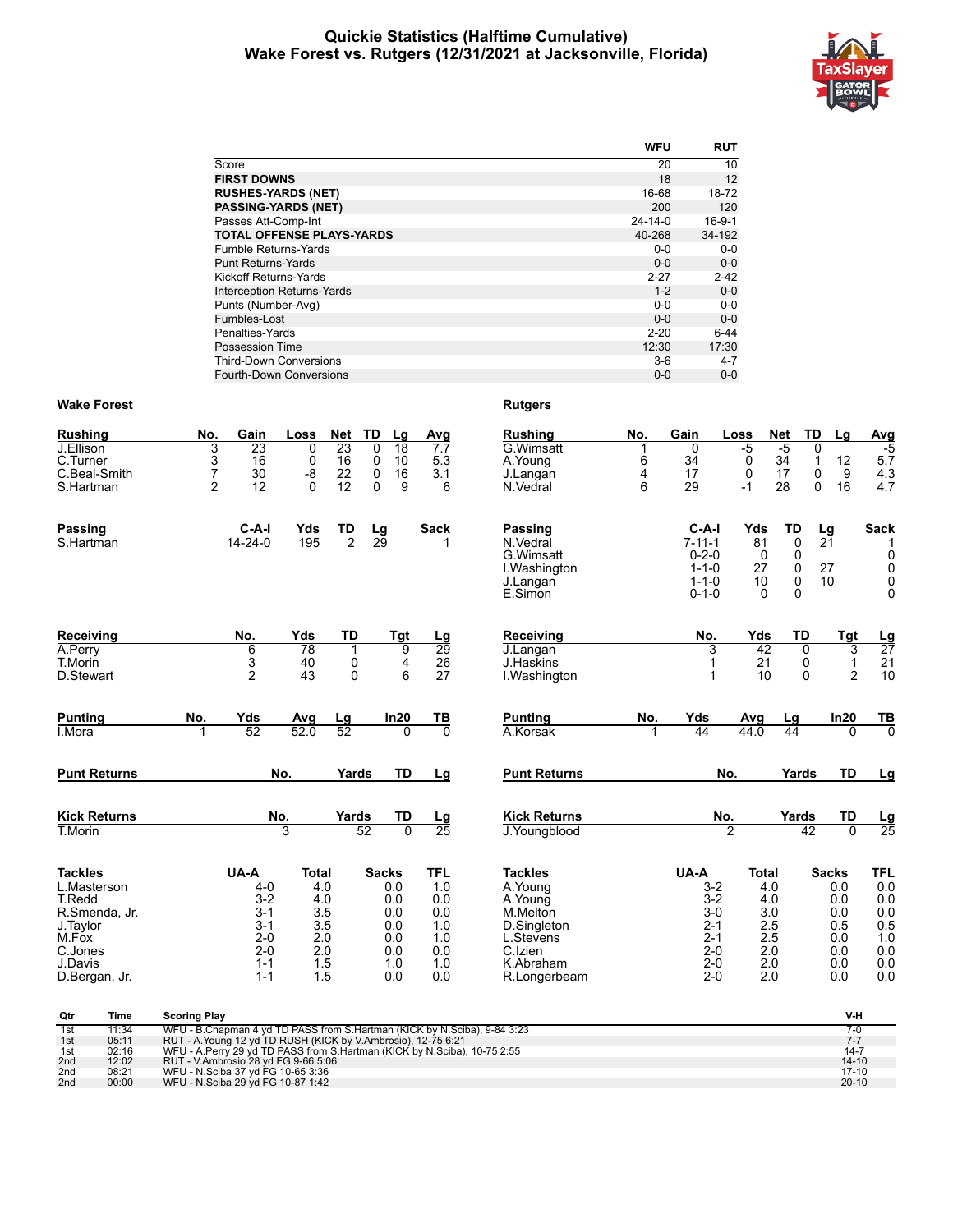#### **Quickie Statistics (2nd Quarter only) Wake Forest vs. Rutgers (12/31/2021 at Jacksonville, Florida)**



|                                   | <b>WFU</b>   | <b>RUT</b>   |
|-----------------------------------|--------------|--------------|
| Score                             | 6            | 3            |
| <b>FIRST DOWNS</b>                | 9            | 5            |
| <b>RUSHES-YARDS (NET)</b>         | 7-26         | $8 - 23$     |
| <b>PASSING-YARDS (NET)</b>        | 98           | 72           |
| Passes Att-Comp-Int               | $14 - 6 - 0$ | $11 - 6 - 1$ |
| <b>TOTAL OFFENSE PLAYS-YARDS</b>  | $21 - 124$   | 19-95        |
| <b>Fumble Returns-Yards</b>       | $0 - 0$      | $0 - 0$      |
| <b>Punt Returns-Yards</b>         | $0 - 0$      | $0 - 0$      |
| Kickoff Returns-Yards             | $1 - 14$     | $1 - 25$     |
| <b>Interception Returns-Yards</b> | $1 - 2$      | $0-0$        |
| Punts (Number-Avg)                | $1 - 52.0$   | $1 - 44.0$   |
| Fumbles-Lost                      | $0 - 0$      | $0-0$        |
| Penalties-Yards                   | $1 - 5$      | $3 - 29$     |
| <b>Possession Time</b>            | 6:09         | 8:51         |
| <b>Third-Down Conversions</b>     | $1 - 4$      | $1 - 4$      |
| Fourth-Down Conversions           | $0 - 0$      | $0 - 0$      |

| <b>Rushing</b>           | No.               | Gain               | Loss         | Net             | <b>TD</b><br>Avg     | Lg                     | <b>Rushing</b>             | No.    | Gain                       | Loss             | <b>Net</b><br><b>TD</b> | Avg             |                     |
|--------------------------|-------------------|--------------------|--------------|-----------------|----------------------|------------------------|----------------------------|--------|----------------------------|------------------|-------------------------|-----------------|---------------------|
| J.Ellison                | $\overline{2}$    | 19                 | $\Omega$     | 19              | $\mathbf 0$<br>9.5   | $\overline{18}$        | A. Young                   | 3      | 9                          | 0                | $\overline{9}$<br>0     | 3               | $\frac{Lg}{8}$      |
| C.Turner<br>C.Beal-Smith | 3<br>$\mathbf{1}$ | 16<br>$\Omega$     | 0<br>$-4$    | 16<br>$-4$      | 0<br>5.3<br>$\Omega$ | 10<br>$-4$             | J.Langan<br>N.Vedral       | 1<br>3 | 3<br>13                    | 0<br>$\mathbf 0$ | 3<br>0<br>13<br>0       | 3<br>4.3        | 3<br>$\overline{7}$ |
|                          |                   |                    |              |                 |                      |                        |                            |        |                            |                  |                         |                 |                     |
| <b>Passing</b>           |                   | $C-A-I$            | Yds          | TD              | Lg                   | <b>Sack</b>            | <b>Passing</b>             |        | $C-A-I$                    | Yds              | TD                      | $\frac{Lg}{18}$ | <b>Sack</b>         |
| S.Hartman                |                   | $6 - 14 - 0$       | 93           | $\overline{0}$  | $\overline{27}$      |                        | N.Vedral                   |        | $4 - 6 - 1$                | 33               | $\overline{0}$          |                 | 1                   |
|                          |                   |                    |              |                 |                      |                        | G.Wimsatt<br>I. Washington |        | $0 - 2 - 0$<br>$1 - 1 - 0$ | 0<br>27          | 0<br>0                  | 27              | 0<br>0              |
|                          |                   |                    |              |                 |                      |                        | J.Langan                   |        | $1 - 1 - 0$                | 10               | 0                       | 10              | 0                   |
|                          |                   |                    |              |                 |                      |                        | E.Simon                    |        | $0 - 1 - 0$                | $\Omega$         | $\Omega$                |                 | $\mathbf 0$         |
| Receiving                |                   | No.                | Yards        | TD              | Tgt                  | <u>Lg</u>              | Receiving                  |        | No.                        | Yards            | TD                      | <b>Tgt</b>      |                     |
| A.Perry                  |                   | 3                  | 31           | 0               | 5                    | $\overline{14}$        | J.Langan                   |        | 3                          | 42               | 0                       | 3               | $\frac{Lg}{27}$     |
| T.Morin                  |                   | 1                  | 14           | 0               | $\frac{2}{5}$        | 14                     | I. Washington              |        |                            | 10               | $\Omega$                | 1               | 10                  |
| D.Stewart                |                   |                    | 27           | $\Omega$        |                      | 27                     |                            |        |                            |                  |                         |                 |                     |
| <b>Punting</b>           | No.               | Yds                | Avg          | Lng             | In20                 | $\frac{TB}{0}$         | <b>Punting</b>             | No.    | Yds                        | Avg              | Lng                     | In20            | $\frac{TB}{0}$      |
| I.Mora                   |                   | 52                 | 52.0         | $\overline{52}$ | $\overline{0}$       |                        | A.Korsak                   | 1      | 44                         | 44.0             | 44                      | 0               |                     |
| <b>Punt Returns</b>      |                   |                    | No.          | Yards           | <b>TD</b>            | Lg                     | <b>Punt Returns</b>        |        |                            | No.              | Yards                   | <b>TD</b>       | Lg                  |
| <b>Kick Returns</b>      |                   |                    | No.          | Yards           | TD                   |                        | <b>Kick Returns</b>        |        |                            | No.              | Yards                   | TD              |                     |
| T.Morin                  |                   |                    |              | 14              | $\overline{0}$       | $\frac{\text{Lg}}{14}$ | J.Youngblood               |        |                            |                  | 25                      | $\overline{0}$  | $\frac{Lg}{25}$     |
| <b>Tackles</b>           |                   | UA-A               | <b>Total</b> |                 | <b>Sacks</b>         | <b>TFL</b>             | <b>Tackles</b>             |        | UA-A                       | <b>Total</b>     |                         | <b>Sacks</b>    | <b>TFL</b>          |
| J.Taylor                 |                   | $3-1$              | 3.5          |                 | 0.0                  | $\overline{1.0}$       | D.Iqbinosun                |        | $2-0$                      | 2.0              |                         | 0.0             | 10                  |
| T.Redd                   |                   | $3 - 1$            | 3.5          |                 | 0.0                  | 0.0                    | D.Singleton                |        | $1 - 1$                    | 1.5              |                         | 0.5             | 0.5                 |
| R.Smenda, Jr.<br>J.Davis |                   | $1 - 1$<br>$1 - 1$ | 1.5<br>1.5   |                 | 0.0<br>1.0           | 0.0<br>1.0             | W.Bailey<br>J.Lusardi      |        | $1 - 1$<br>$1 - 1$         | 1.5<br>1.5       |                         | 0.0<br>0.0      | 0.0<br>0.0          |
| L.Masterson              |                   | $1 - 0$            | 1.0          |                 | 0.0                  | 0.0                    | C.Izien                    |        | $1 - 0$                    | 1.0              |                         | 0.0             | 0.0                 |
| G.Holmes                 |                   | $1 - 0$            | 1.0          |                 | 0.0                  | 0.0                    | A. Young                   |        |                            | 1.0<br>$1 - 0$   |                         | 0.0             | 0.0                 |
| M.Mustapha               |                   | $1 - 0$            | 1.0          |                 | 0.0                  | 0.0                    | A. Young                   |        | $1 - 0$                    | 1.0              |                         | 0.0             | 0.0                 |
| D.Bergan, Jr.            |                   | $1 - 0$            | 1.0          |                 | 0.0                  | 0.0                    | R.Longerbeam               |        | $1 - 0$                    | 1.0              |                         | 0.0             | 0.0                 |
|                          |                   |                    |              |                 |                      |                        |                            |        |                            |                  |                         |                 |                     |

| Qtr             | Time  | <b>Scoring Play</b>                    | V-H       |
|-----------------|-------|----------------------------------------|-----------|
| 2 <sub>nd</sub> | 12:02 | RUT<br>- V.Ambrosio 28 vd FG 9-66 5:06 | 14-10     |
| 2 <sub>nd</sub> | 08:21 | WFU - N.Sciba 37 vd FG 10-65 3:36      | $17 - 10$ |
| 2 <sub>nd</sub> | 00:00 | WFU - N.Sciba 29 yd FG 10-87 1:42      | $20 - 10$ |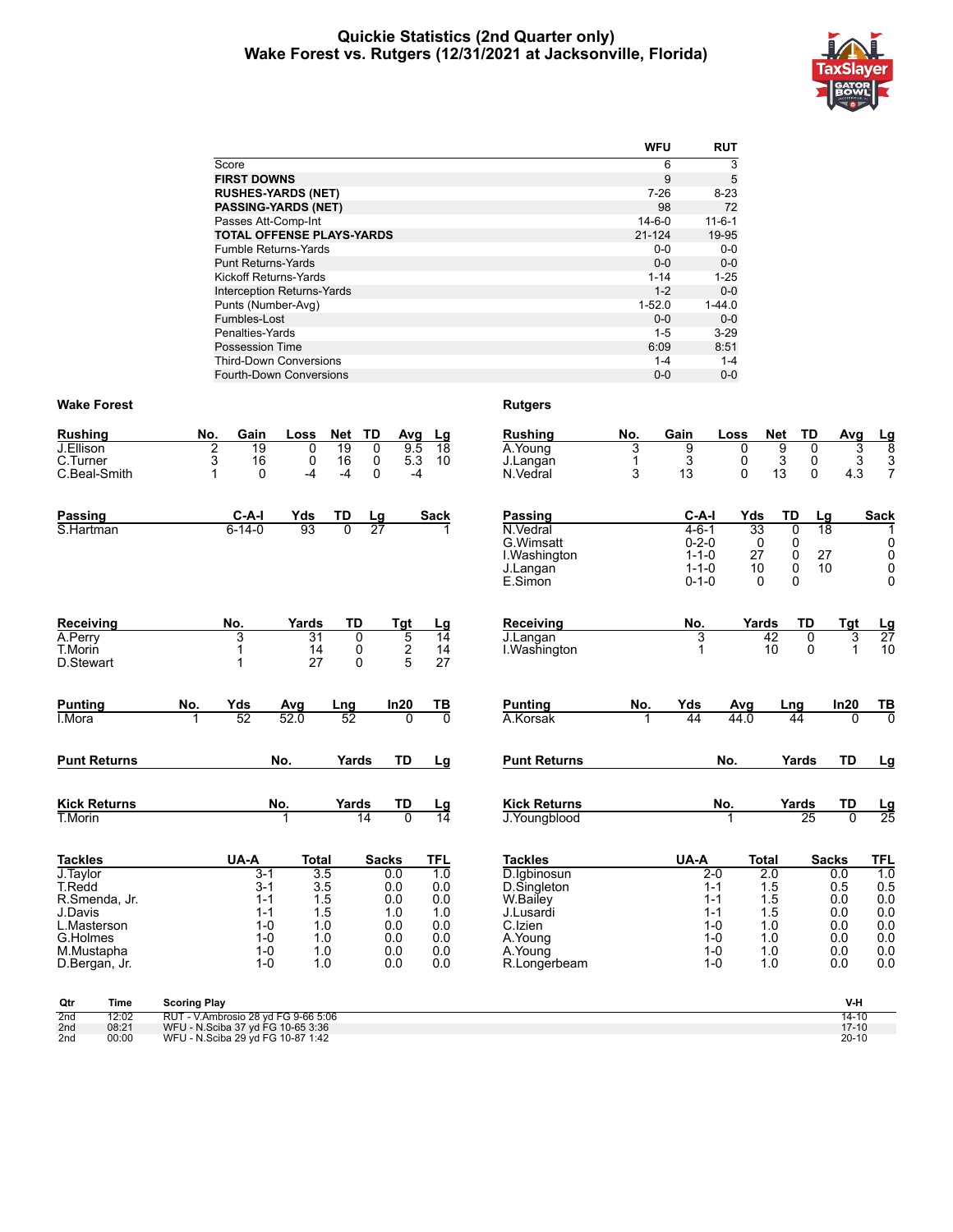

*At the start of the second half, RUT will receive and WFU will defend the south goal.* Start of 3rd quarter, clock 15:00.

MORA, Ivan kickoff 60 yards to the RUT5, YOUNGBLOOD, Joshua return 19 yards to the RUT24 (JONES, Chase;TAYLOR, DJ).

#### **RUT drive start at 14:56**

1-10 RUT24 [NHSG] YOUNG, Aaron rush to the right for a loss of 1 yard to the RUT23 (TAYLOR, Ja'Sir).

2-11 RUT23 [NHSG] WIMSATT, Gavin pass to the right intercepted by KEITH, Zion at the WFU36 intended for JONES, Shameen. Keith return for 0 yards to the WFU36, End of Play. PENALTY RUT Holding on TAFFE, Adrian declined. [14:24]

*Drive Summary: 2 plays, -1 yards, 0:32*

#### **WFU drive start at 14:24**

1-10 WFU36 [NHSG] BEAL-SMITH, Christian rush to the left for a gain of 1 yard to the WFU37 (ABRAHAM, Kessawn).

2-9 WFU37 [NHSG] HARTMAN, Sam sacked for a loss of 7 yards at the WFU30 (TOURE, Mohamed).

- 3-16 WFU30 [NHSG] HARTMAN, Sam pass to the left incomplete intended for PERRY, A.T. thrown to the RUT40.
- 4-16 WFU30 MORA, Ivan punt 46 yards to the RUT24, fair catch by YOUNGBLOOD, Joshua. [13:34]

*Drive Summary: 3 plays, -6 yards, 0:50*

#### **RUT drive start at 13:34**

|            | 1-10 RUT24 [NHSG] LANGAN, Johnny pass up the middle complete for 11 yards to HASKINS, Jovani caught at the<br>RUT27 and advanced to the RUT35 (REDD, Traveon; SMENDA, JR., Ryan), 1ST DOWN. | P |
|------------|---------------------------------------------------------------------------------------------------------------------------------------------------------------------------------------------|---|
| 1-10 RUT35 | [NHSG] LANGAN, Johnny rush to the right for a loss of 2 yards to the RUT33 (SMENDA, JR., Ryan).                                                                                             |   |
|            | 2-12 RUT33 [NHSG] VEDRAL, Noah pass to the left complete for 4 yards to DREMEL, Christian caught at the RUT30 and<br>advanced to the RUT37 (MASTERSON, Luke).                               |   |
|            | 3-8 RUT37 [NHSG] VEDRAL, Noah sacked for a loss of 10 yards at the RUT27 (BERGAN, JR., Dion).                                                                                               |   |
|            | 4-18 RUT27 KORSAK, Adam punt 40 yards to the WFU33, fair catch by MORIN, Taylor. [10:34]                                                                                                    |   |
|            | Drive Summary: 4 plays, 3 yards, 3:00                                                                                                                                                       |   |

#### **WFU drive start at 10:34**

| $1 - 10$ |             | WFU33 PENALTY RUT Offsides on STEWART, CamRon enforced 5 yards from the WFU33 to the WFU38 [NHSG].                                                                                                                |   |
|----------|-------------|-------------------------------------------------------------------------------------------------------------------------------------------------------------------------------------------------------------------|---|
| $1 - 5$  | WFU38       | [NHSG] ELLISON, Justice rush to the right for a gain of 6 yards to the WFU44 (HAMILTON, Kyonte), 1ST<br>DOWN.                                                                                                     | R |
| 1-10     | WFU44       | [NHSG] HARTMAN, Sam sacked for a loss of 14 yards at the WFU30, fumble on the sack (forced by<br>IGBINOSUN, Desmond), recovered by WFU BANKS, Jahmal at the WFU30, returned 0 yards to the WFU30,<br>End of Play. |   |
| $2 - 24$ |             | WFU30 [NHSG] HARTMAN, Sam pass to the left complete for -2 yards to ELLISON, Justice to the WFU28<br>(JENNINGS, Deion).                                                                                           |   |
| 3-26     | WFU28       | [NHSG] HARTMAN, Sam pass to the left complete for 28 yards to WILLIAMS, Ke'Shawn caught at the<br>WFU26 and advanced to the RUT44 (MAIJEH, Ifeanyi; BAILEY, Wesley), 1ST DOWN.                                    | P |
| $1 - 10$ | RUT44       | [NHSG] TURNER, Christian rush up the middle for a gain of 2 yards to the RUT42 (STEWART, CamRon).                                                                                                                 |   |
| $2 - 8$  | RUT42       | [NHSG] HARTMAN, Sam pass to the left incomplete intended for PERRY, A.T. thrown to the RUT39.                                                                                                                     |   |
| 3-8      | RUT42       | [NHSG] HARTMAN, Sam pass to the right complete for 21 yards to PERRY, A.T. caught at the RUT30 and<br>advanced to the RUT21 (MELTON, Max), 1ST DOWN.                                                              | P |
| $1 - 10$ | RUT21       | [NHSG] HARTMAN, Sam pass to the right incomplete broken up by MAIJEH, Ifeanyi at the RUT20.                                                                                                                       |   |
| $2 - 10$ | RUT21       | [NHSG] HARTMAN, Sam pass up the middle complete for 14 yards to PERRY, A.T. caught at the RUT9 and<br>advanced to the RUT7 (IZIEN, Christian), 1ST DOWN.                                                          | P |
| $1 - 7$  | RUT7        | [NHSG] TURNER, Christian rush to the left for a gain of 2 yards to the RUT5 (TVERDOV, Mike).                                                                                                                      |   |
| $2 - 5$  | RUT5        | [NHSG] HARTMAN, Sam pass to the right incomplete intended for WILLIAMS, Ke'Shawn broken up by<br>LONGERBEAM, Robert at the RUT0.                                                                                  |   |
| $3 - 5$  | RUT5        | [NHSG] HARTMAN, Sam pass up the middle incomplete intended for BANKS, Jahmal thrown to the RUT0.                                                                                                                  |   |
| $4 - 5$  | <b>RUT5</b> | SCIBA, Nick field goal attempt from 23 yards GOOD [kick was spotted at RUT13], clock 06:37. [06:37]                                                                                                               |   |

#### **WAKE FOREST 23, RUTGERS 10**

*Drive Summary: 13 plays, 62 yards, 3:57*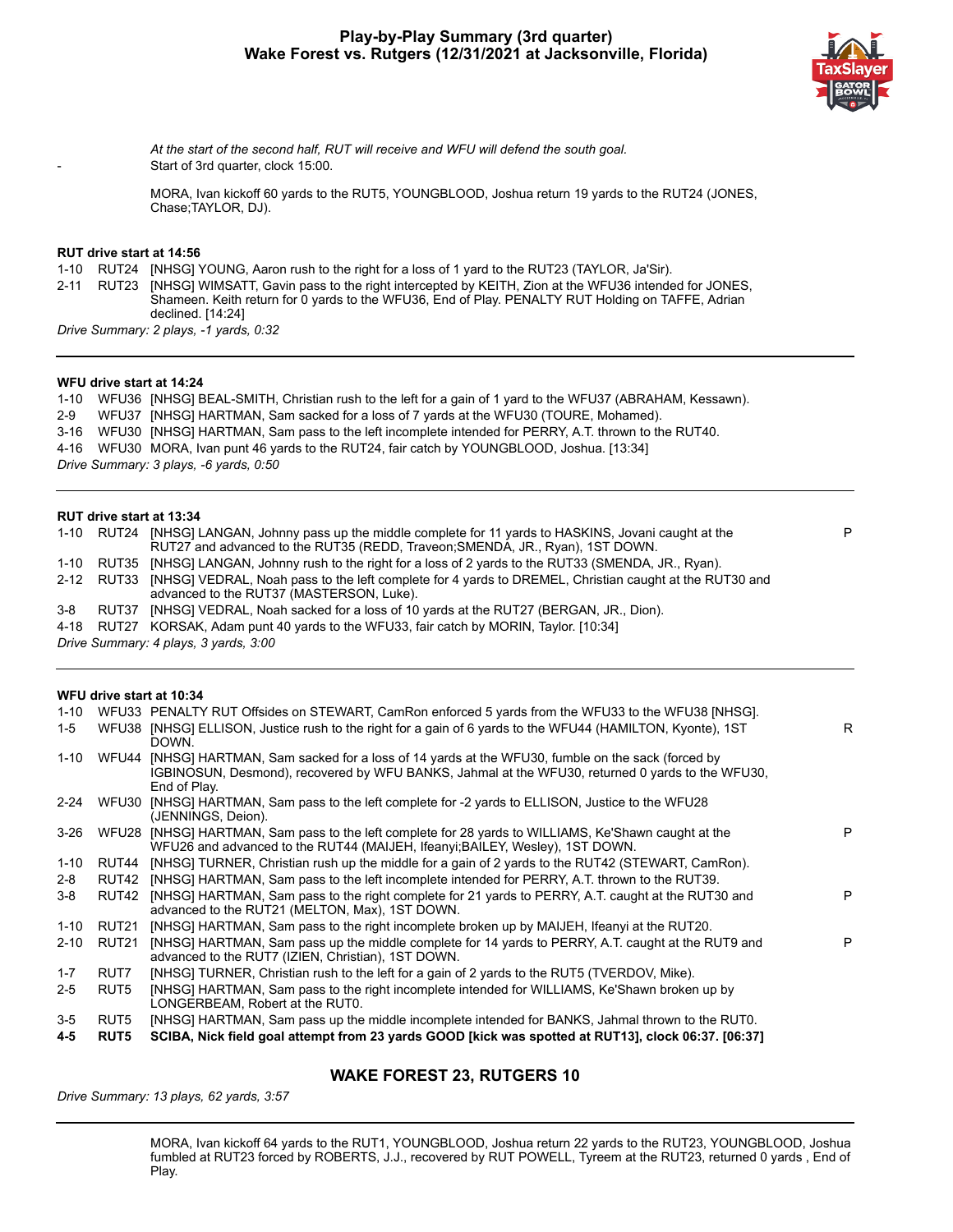#### **RUT drive start at 06:30**

|          | 1-10 RUT23 | [NHSG] WIMSATT, Gavin pass to the left complete for -2 yards to WRIGHT-COLLINS, Jamier to the RUT21<br>(BOTHROYD, Rondell).                                                                                                                                |   |
|----------|------------|------------------------------------------------------------------------------------------------------------------------------------------------------------------------------------------------------------------------------------------------------------|---|
|          | 2-12 RUT21 | WIMSATT, Gavin scrambles to the right for a gain of 5 yards to the RUT26, End of Play. PENALTY WFU<br>Targeting on SMENDA, JR., Ryan enforced 15 yards from the RUT25 to the RUT40 and results in automatic<br>1ST DOWN [NHSG]. NO PLAY (replay the down). | Е |
| 1-10     | RUT40      | [SG] WRIGHT-COLLINS, Jamier rush up the middle for no gain to the RUT40 (FOX, Miles).                                                                                                                                                                      |   |
| $2 - 10$ | RUT40      | [SG] WIMSATT, Gavin pass to the left complete for 6 yards to LANGAN, Johnny caught at the RUT45 and<br>advanced to the RUT46 (ROBERTS, J.J.).                                                                                                              |   |
| $3-4$    | RUT46      | [SG] WIMSATT, Gavin pass to the right complete for 10 yards to WASHINGTON, Isaiah caught at the WFU45<br>and advanced to the WFU44 (TAYLOR, Ja'Sir), 1ST DOWN.                                                                                             | P |
| 1-10     |            | WFU44 [SG] LANGAN, Johnny rush to the left for a gain of 5 yards to the WFU39 (JONES, Chase).                                                                                                                                                              |   |
| $2 - 5$  | WFU39      | [SG] VEDRAL, Noah sacked for a loss of 4 yards at the WFU43 (BOTHROYD, Rondell).                                                                                                                                                                           |   |
| $3-9$    |            | WFU43 [SG] VEDRAL, Noah scrambles up the middle for a gain of 5 yards to the WFU38 (MASTERSON, Luke;FOX,<br>Miles).                                                                                                                                        |   |
| $4 - 4$  |            | WFU38 [SG] VEDRAL, Noah pass to the right incomplete intended for JONES, Shameen broken up by BERGAN,<br>JR., Dion at the WFU34; RUT turnover on downs. [00:54]                                                                                            |   |
|          |            | Drive Summany & plays, 20 vards, 5:36                                                                                                                                                                                                                      |   |

*Drive Summary: 8 plays, 39 yards, 5:36*

#### **WFU drive start at 00:54**

1-10 WFU38 HARTMAN, Sam pass to the right complete for 18 yards to PERRY, A.T. caught at the RUT44 and advanced to the RUT44 (ABRAHAM, Kessawn), out of bounds, 1ST DOWN. PENALTY RUT Holding on ABRAHAM, Kessawn WFU Ineligible Receiver Downfield on Pass on TOM, Zach , Offsetting penalties [NHSG]. NO PLAY (replay the down).

1-10 WFU38 [NHSG] HARTMAN, Sam pass to the left complete for 8 yards to PERRY, A.T. caught at the WFU45 and advanced to the WFU46 (MELTON, Max). [00:00]

End of 3rd quarter, clock 0:00.

# **END OF 3RD QUARTER: WAKE FOREST 23, RUTGERS 10**

|                        |  | Time  1st Downs |  |  |  | <b>Conversions</b>   |     |                                    |           |                  |
|------------------------|--|-----------------|--|--|--|----------------------|-----|------------------------------------|-----------|------------------|
| <b>Quarter Summary</b> |  |                 |  |  |  |                      |     | Score Poss R P X T 3rd 4th Rushing | Passing   | <b>Penalties</b> |
| Wake Forest            |  |                 |  |  |  | 5:41 1 4 0 5 2-4     | ი-ი | 6--10                              | 5-10-0-69 | $1 - 15$         |
| Rutgers                |  |                 |  |  |  | $0$ 9:15 0 2 1 3 1-3 | n-1 | 7--7                               | 5-7-1-29  | $1 - 5$          |

P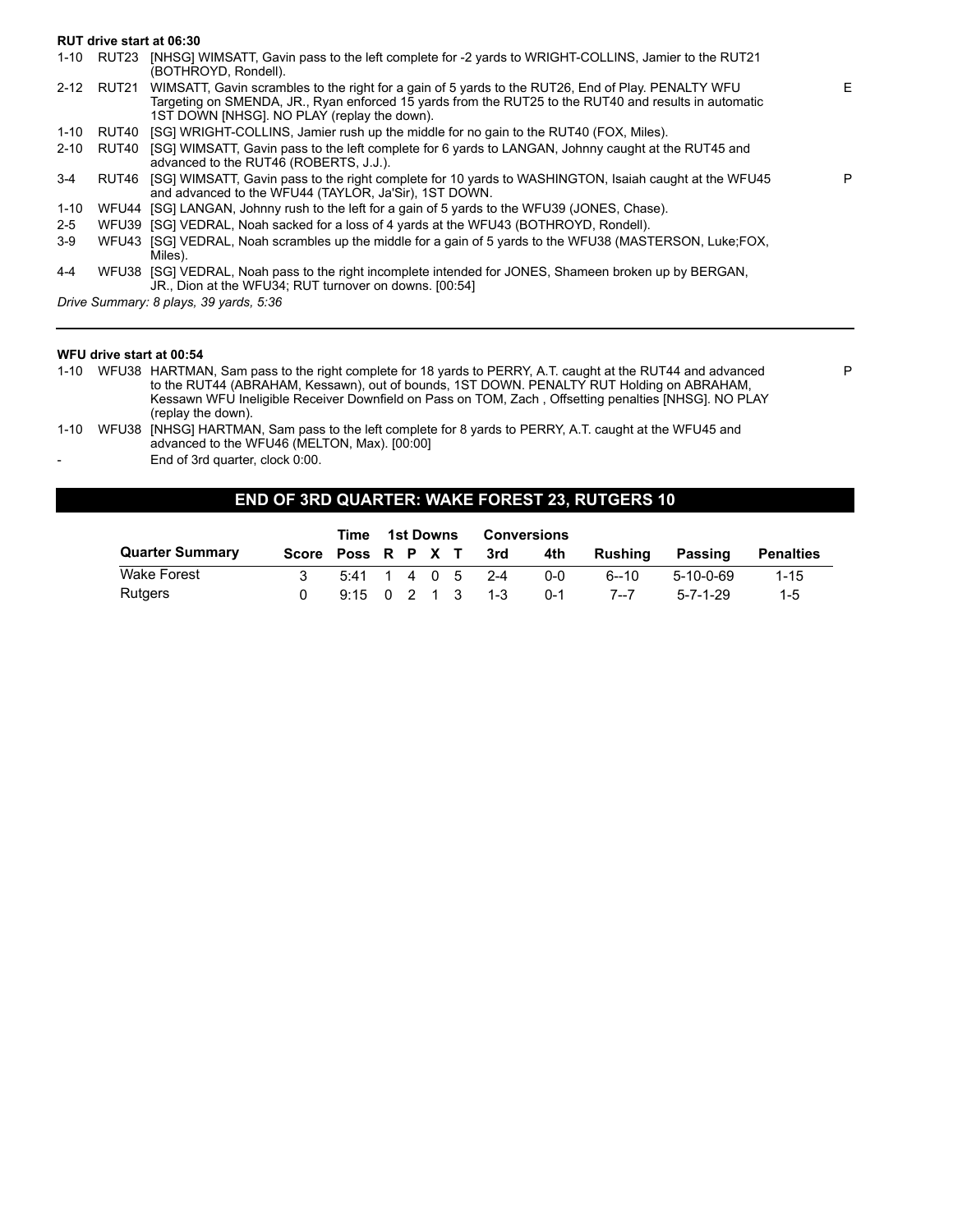#### **Quickie Statistics (3rd Quarter Cumulative) Wake Forest vs. Rutgers (12/31/2021 at Jacksonville, Florida)**



|                                   | <b>WFU</b>    | <b>RUT</b>    |
|-----------------------------------|---------------|---------------|
| Score                             | 23            | 10            |
| <b>FIRST DOWNS</b>                | 23            | 15            |
| <b>RUSHES-YARDS (NET)</b>         | 22-58         | 25-65         |
| <b>PASSING-YARDS (NET)</b>        | 269           | 149           |
| Passes Att-Comp-Int               | $34 - 19 - 0$ | $23 - 14 - 2$ |
| <b>TOTAL OFFENSE PLAYS-YARDS</b>  | 56-327        | 48-214        |
| Fumble Returns-Yards              | $0 - 0$       | $0 - 0$       |
| <b>Punt Returns-Yards</b>         | $0 - 0$       | $0 - 0$       |
| Kickoff Returns-Yards             | $2 - 27$      | $4 - 83$      |
| <b>Interception Returns-Yards</b> | $2 - 2$       | $0-0$         |
| Punts (Number-Avg)                | $0 - 0$       | $0-0$         |
| Fumbles-Lost                      | $1 - 0$       | $1 - 0$       |
| Penalties-Yards                   | $3 - 35$      | $7-49$        |
| <b>Possession Time</b>            | 18:11         | 26:45         |
| <b>Third-Down Conversions</b>     | $5 - 10$      | $5 - 10$      |
| Fourth-Down Conversions           | $0 - 0$       | $0 - 1$       |

| <b>Rushing</b>           | No.                   | Gain                | Loss                    | <b>Net</b>                   | TD           | Lg              | Avg                  | <b>Rushing</b>                | No.                   | Gain                       | Loss                          | <b>Net</b>      | TD                         | Lg             | Avg                         |
|--------------------------|-----------------------|---------------------|-------------------------|------------------------------|--------------|-----------------|----------------------|-------------------------------|-----------------------|----------------------------|-------------------------------|-----------------|----------------------------|----------------|-----------------------------|
| J.Ellison                | 4                     | 29                  | $\overline{0}$          | 29                           | $\Omega$     | 18              | 7.3                  | G.Wimsatt                     | 1                     | $\overline{0}$             | $-5$                          | $-5$            | $\Omega$                   |                | $-5$                        |
| C.Turner<br>C.Beal-Smith | $\frac{5}{8}$         | 20<br>31            | 0<br>-8                 | 20<br>23                     | 0<br>0       | 10<br>16        | 4<br>2.9             | A. Young                      | $\overline{7}$<br>6   | 34<br>22                   | $-1$<br>$-2$                  | 33<br>20        | $\mathbf 1$<br>$\mathbf 0$ | 12<br>9        | 4.7<br>3.3                  |
| S.Hartman                | $\overline{2}$        | 12                  | $\Omega$                | 12                           | $\Omega$     | 9               | 6                    | J.Langan<br>N.Vedral          | $\overline{7}$        | 34                         | $-1$                          | 33              | $\mathbf{0}$               | 16             | 4.7                         |
|                          |                       |                     |                         |                              |              |                 |                      |                               |                       |                            |                               |                 |                            |                |                             |
| <b>Passing</b>           |                       | $C-A-I$             | Yds                     | TD                           | Lg           |                 | <b>Sack</b>          | Passing                       |                       | $C-A-I$                    | Yds                           | TD              |                            | Lg             | <b>Sack</b>                 |
| S.Hartman                |                       | $19 - 34 - 0$       | 243                     | $\overline{2}$               | 29           |                 | 2                    | N.Vedral                      |                       | $8 - 13 - 1$               |                               | $\overline{71}$ | $\overline{0}$             | 21             | 3                           |
|                          |                       |                     |                         |                              |              |                 |                      | G.Wimsatt                     |                       | $3 - 6 - 1$<br>$1 - 1 - 0$ |                               | 14<br>27        | $\mathbf{0}$<br>0          | 10<br>27       | 0<br>0                      |
|                          |                       |                     |                         |                              |              |                 |                      | I. Washington<br>J.Langan     |                       | $2 - 2 - 0$                |                               | 21              | 0                          | 11             | 0                           |
|                          |                       |                     |                         |                              |              |                 |                      | E.Simon                       |                       | $0 - 1 - 0$                |                               | $\Omega$        | $\Omega$                   |                | 0                           |
|                          |                       |                     |                         |                              |              |                 |                      |                               |                       |                            |                               |                 |                            |                |                             |
| Receiving                |                       | No.                 | Yds                     | <b>TD</b>                    |              | Tgt             | <u>Lg</u>            | Receiving                     |                       |                            | No.                           | Yds             | TD                         | Tgt            |                             |
| A.Perry                  |                       | 9                   | 121                     | 1                            |              | $\overline{14}$ | 29                   | J.Langan                      |                       |                            | 4                             | 48              | $\overline{0}$             | $\overline{4}$ | $\frac{\text{Lg}}{27}$ -2   |
| T.Morin<br>D.Stewart     |                       | 3<br>$\overline{c}$ | 40<br>43                | 0<br>0                       |              | 4               | 26<br>27             | J.Wright-Collins<br>J.Haskins |                       |                            | $\mathbf 1$<br>$\overline{c}$ | $-2$<br>32      | 0<br>0                     | $\mathbf{1}$   | 21                          |
| K. Williams              |                       | 1                   | 28                      | $\Omega$                     |              | $\frac{6}{2}$   | 28                   | I. Washington                 |                       |                            | $\mathfrak{p}$                | 20              | $\Omega$                   | $\frac{2}{3}$  | 10                          |
|                          |                       |                     |                         |                              |              |                 |                      |                               |                       |                            |                               |                 |                            |                |                             |
| <b>Punting</b>           |                       |                     |                         |                              |              | In20            |                      | <b>Punting</b>                |                       |                            |                               |                 |                            | In20           |                             |
|                          |                       |                     |                         |                              |              |                 |                      |                               |                       |                            |                               |                 |                            |                |                             |
| I.Mora                   | No.<br>$\overline{2}$ | Yds<br>98           | Avg<br>$\frac{1}{49.0}$ | <u>Lg</u><br>$\overline{52}$ |              | $\Omega$        | TB<br>$\overline{0}$ | A.Korsak                      | No.<br>$\overline{2}$ | Yds<br>84                  | Avg<br>42.0                   | Lg<br>44        |                            | $\Omega$       | <u>TB</u><br>$\overline{0}$ |
|                          |                       |                     |                         |                              |              |                 |                      |                               |                       |                            |                               |                 |                            |                |                             |
| <b>Punt Returns</b>      |                       |                     | No.                     | Yards                        |              | <b>TD</b>       | Lg                   | <b>Punt Returns</b>           |                       |                            | No.                           |                 | Yards                      | <b>TD</b>      |                             |
|                          |                       |                     |                         |                              |              |                 |                      |                               |                       |                            |                               |                 |                            |                | Lg                          |
| <b>Kick Returns</b>      |                       |                     | No.                     | Yards                        |              | TD              |                      | <b>Kick Returns</b>           |                       |                            | No.                           |                 | Yards                      | TD             |                             |
| T.Morin                  |                       |                     | $\overline{3}$          |                              | 52           | $\overline{0}$  | $\frac{Lg}{25}$      | J.Youngblood                  |                       |                            | 4                             |                 | 83                         | $\overline{0}$ | $\frac{\text{Lg}}{25}$      |
|                          |                       |                     |                         |                              |              |                 |                      |                               |                       |                            |                               |                 |                            |                |                             |
| <b>Tackles</b>           |                       | UA-A                | <b>Total</b>            |                              | <b>Sacks</b> |                 | <b>TFL</b>           | <b>Tackles</b>                |                       | UA-A                       | <b>Total</b>                  |                 |                            | <b>Sacks</b>   | TFL                         |
| J.Taylor                 |                       | $5 - 1$             | 5.5                     |                              |              | 0.0             | $\overline{2.0}$     | M.Melton                      |                       | $5-0$                      | 5.0                           |                 |                            | 0.0            | 0.0                         |
| L.Masterson              |                       | $5 - 1$             | 5.5                     |                              |              | 0.0             | 1.0                  | A. Young                      |                       | $3 - 2$                    | 4.0                           |                 |                            | 0.0            | 0.0                         |
| R.Smenda, Jr.            |                       | $4 - 2$             | 5.0                     |                              |              | 0.0             | 1.0                  | A. Young                      |                       | $3-2$                      | 4.0                           |                 |                            | 0.0            | 0.0                         |
| T.Redd                   |                       | $3 - 3$             | 4.5                     |                              |              | 0.0             | 0.0                  | C.Izien                       |                       | $3-0$                      | 3.0                           |                 |                            | 0.0            | 0.0                         |
| M.Fox<br>C.Jones         |                       | $3 - 1$<br>$3 - 1$  | 3.5<br>3.5              |                              |              | 0.0<br>0.0      | 1.0<br>0.0           | K.Abraham<br>D.Iqbinosun      |                       | $3-0$<br>$3-0$             | 3.0<br>3.0                    |                 |                            | 0.0<br>1.0     | 0.0                         |
| D.Bergan, Jr.            |                       | $2 - 1$             | 2.5                     |                              |              | 1.0             | 1.0                  | D.Singleton                   |                       | $2 - 1$                    | 2.5                           |                 |                            | 0.5            | 2.0<br>0.5                  |
| J.Roberts                |                       | $2 - 0$             | 2.0                     |                              |              | 0.0             | 0.0                  | L.Stevens                     |                       | $2 - 1$                    | 2.5                           |                 |                            | 0.0            | 1.0                         |

| Qtr | Time  | <b>Scoring Play</b>                                                      | V-H       |
|-----|-------|--------------------------------------------------------------------------|-----------|
| 1st | 11:34 | WFU - B.Chapman 4 yd TD PASS from S.Hartman (KICK by N.Sciba), 9-84 3:23 |           |
| 1st | 05:11 | RUT - A. Young 12 yd TD RUSH (KICK by V. Ambrosio), 12-75 6:21           |           |
| 1st | 02:16 | WFU - A.Perry 29 yd TD PASS from S.Hartman (KICK by N.Sciba), 10-75 2:55 | $14 - 7$  |
| 2nd | 12:02 | RUT - V.Ambrosio 28 vd FG 9-66 5:06                                      | $14 - 10$ |
| 2nd | 08:21 | WFU - N.Sciba 37 vd FG 10-65 3:36                                        | $17-10$   |
| 2nd | 00:00 | WFU - N.Sciba 29 yd FG 10-87 1:42                                        | $20 - 10$ |
| 3rd | 06:37 | WFU - N.Sciba 23 yd FG 13-62 3:57                                        | $23-10$   |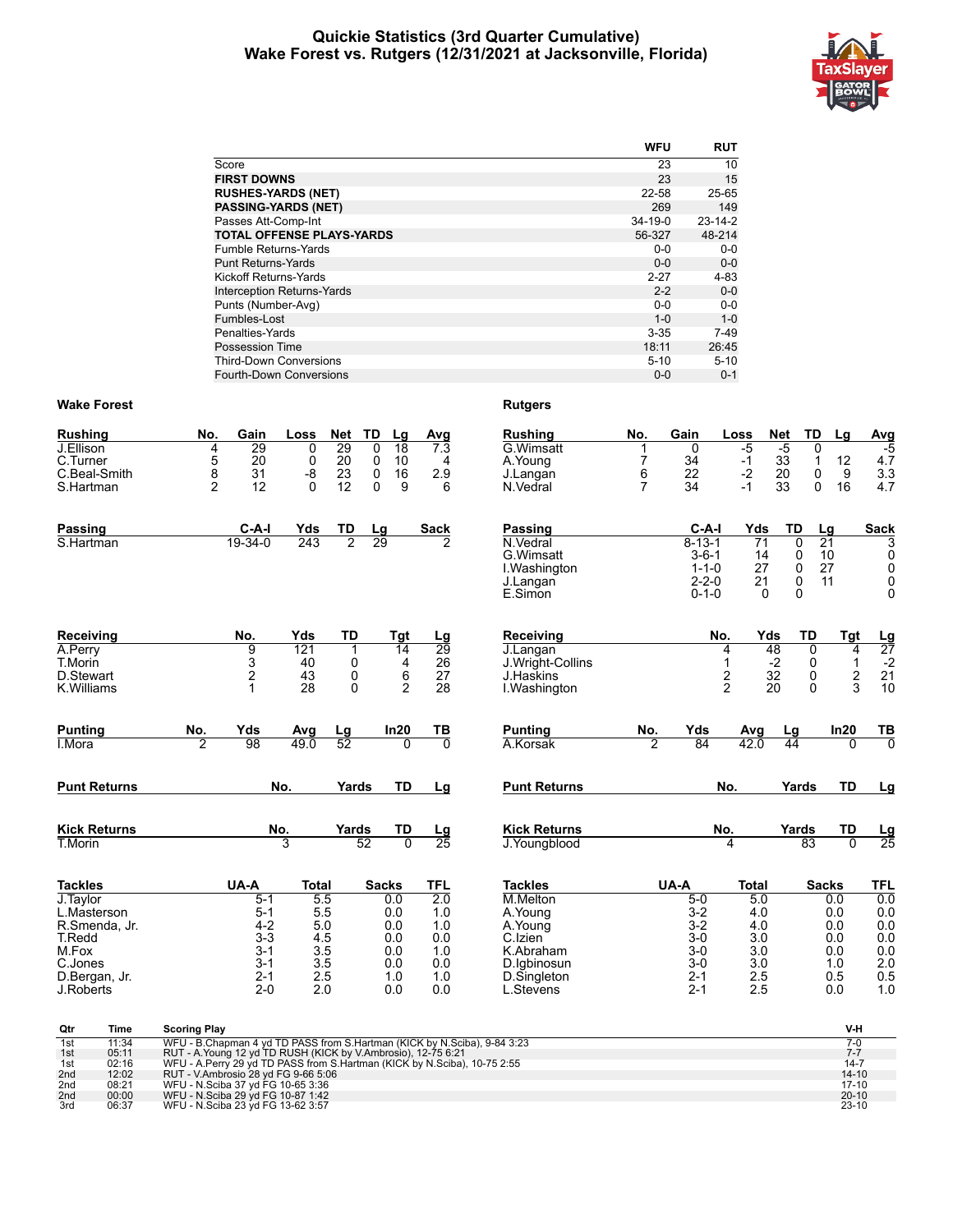#### **Quickie Statistics (3rd Quarter only) Wake Forest vs. Rutgers (12/31/2021 at Jacksonville, Florida)**



|                                  | <b>WFU</b>   | <b>RUT</b>  |
|----------------------------------|--------------|-------------|
| Score                            | 3            | $\Omega$    |
| <b>FIRST DOWNS</b>               | 5            | 3           |
| <b>RUSHES-YARDS (NET)</b>        | $6 - 10$     | 7--7        |
| <b>PASSING-YARDS (NET)</b>       | 69           | 29          |
| Passes Att-Comp-Int              | $10 - 5 - 0$ | $7 - 5 - 1$ |
| <b>TOTAL OFFENSE PLAYS-YARDS</b> | 16-59        | $14 - 22$   |
| <b>Fumble Returns-Yards</b>      | $0 - 0$      | $0-0$       |
| <b>Punt Returns-Yards</b>        | $0 - 0$      | $0 - 0$     |
| Kickoff Returns-Yards            | $0 - 0$      | $2 - 41$    |
| Interception Returns-Yards       | $1 - 0$      | $0 - 0$     |
| Punts (Number-Avg)               | $1 - 46.0$   | $1 - 40.0$  |
| Fumbles-Lost                     | $1 - 0$      | $1 - 0$     |
| Penalties-Yards                  | $1 - 15$     | $1 - 5$     |
| Possession Time                  | 5:41         | 9:15        |
| <b>Third-Down Conversions</b>    | $2 - 4$      | $1 - 3$     |
| Fourth-Down Conversions          | $0 - 0$      | $0 - 1$     |

| <b>Rushing</b>                                                                                            | No.                                                      | Gain                                                                                 | Loss                         | <b>Net</b>                                           | TD                                                   | Avg                               | Lg                                                                | <b>Rushing</b>                                                                                      | No.                          | Gain                                                                                 | Loss                                                              | <b>Net</b>            | <b>TD</b>                                 | Avg                                                  | <u>Lg</u>                                              |
|-----------------------------------------------------------------------------------------------------------|----------------------------------------------------------|--------------------------------------------------------------------------------------|------------------------------|------------------------------------------------------|------------------------------------------------------|-----------------------------------|-------------------------------------------------------------------|-----------------------------------------------------------------------------------------------------|------------------------------|--------------------------------------------------------------------------------------|-------------------------------------------------------------------|-----------------------|-------------------------------------------|------------------------------------------------------|--------------------------------------------------------|
| J.Ellison<br>C.Turner<br>C.Beal-Smith                                                                     | 1<br>2<br>1                                              | 6<br>4<br>1                                                                          | $\mathbf 0$<br>0<br>$\Omega$ | 6<br>4<br>1                                          | $\overline{0}$<br>0<br>$\Omega$                      | 6<br>$\overline{\mathbf{c}}$<br>1 | 6<br>$\overline{\mathbf{c}}$<br>$\mathbf{1}$                      | A. Young<br>J.Langan<br>N.Vedral                                                                    | $\overline{\mathbf{c}}$<br>1 | 0<br>5<br>5                                                                          | $-1$<br>$-2$<br>$\mathbf{0}$                                      | $-1$<br>$\frac{3}{5}$ | $\Omega$<br>0<br>$\Omega$                 | -1<br>$\begin{array}{c} 1.5 \\ 5 \end{array}$        | 5<br>5                                                 |
| <b>Passing</b><br>S.Hartman                                                                               |                                                          | $C-A-I$<br>$5 - 10 - 0$                                                              | Yds<br>48                    | TD                                                   | Lg<br>28                                             |                                   | Sack                                                              | Passing<br>N.Vedral                                                                                 |                              | $C-A-I$<br>$1 - 2 - 0$                                                               | Yds<br>$-10$                                                      | TD<br>0               | Lg<br>$\overline{4}$                      |                                                      | <b>Sack</b><br>2                                       |
|                                                                                                           |                                                          |                                                                                      |                              |                                                      |                                                      |                                   |                                                                   | G.Wimsatt<br>J.Langan                                                                               |                              | $3 - 4 - 1$<br>$1 - 1 - 0$                                                           | 14<br>11                                                          | 0<br>$\Omega$         | 10<br>11                                  |                                                      | 0<br>0                                                 |
| Receiving                                                                                                 |                                                          | No.                                                                                  | Yards                        | TD                                                   |                                                      | Tgt                               | $\frac{\text{Lg}}{21}$                                            | Receiving                                                                                           |                              | No.                                                                                  |                                                                   | Yards                 | TD                                        | Tgt                                                  | $\frac{Lg}{6}$                                         |
| A.Perry<br>K. Williams                                                                                    |                                                          | 3<br>1                                                                               | 43<br>28                     | 0<br>$\Omega$                                        |                                                      | 5<br>$\overline{2}$               | 28                                                                | J.Langan<br>J.Wright-Collins<br>J.Haskins<br>I. Washington                                          |                              |                                                                                      | 1<br>1<br>1<br>1                                                  | 6<br>$-2$<br>11<br>10 | 0<br>0<br>$\ddot{\mathbf{0}}$<br>$\Omega$ | 1<br>1<br>1                                          | $-2$<br>11<br>10                                       |
| <b>Punting</b>                                                                                            | No.                                                      | Yds                                                                                  | Avg                          | Lng                                                  |                                                      | In20                              | <u>ТВ</u>                                                         | <b>Punting</b>                                                                                      | No.                          | Yds                                                                                  | Avg                                                               | Lng                   |                                           | In20                                                 |                                                        |
| I.Mora                                                                                                    |                                                          | 46                                                                                   | 46.0                         | 46                                                   |                                                      | $\Omega$                          | $\overline{0}$                                                    | A.Korsak                                                                                            | 1                            | 40                                                                                   | 40.0                                                              |                       | 40                                        | $\Omega$                                             | $rac{TB}{0}$                                           |
| <b>Punt Returns</b>                                                                                       |                                                          |                                                                                      | No.                          | Yards                                                |                                                      | <b>TD</b>                         | Lg                                                                | <b>Punt Returns</b>                                                                                 |                              |                                                                                      | No.                                                               |                       | Yards                                     | <b>TD</b>                                            | <u>Lg</u>                                              |
| <b>Kick Returns</b>                                                                                       |                                                          |                                                                                      | No.                          | Yards                                                |                                                      | <b>TD</b>                         | Lg                                                                | <b>Kick Returns</b><br>J.Youngblood                                                                 |                              |                                                                                      | No.<br>$\overline{2}$                                             |                       | Yards<br>41                               | TD<br>$\Omega$                                       | $\frac{Lg}{22}$                                        |
| <b>Tackles</b>                                                                                            |                                                          | UA-A                                                                                 | <b>Total</b>                 |                                                      | <b>Sacks</b>                                         |                                   | <b>TFL</b>                                                        | <b>Tackles</b>                                                                                      |                              | UA-A                                                                                 | <b>Total</b>                                                      |                       | <b>Sacks</b>                              |                                                      | <b>TFL</b>                                             |
| J. Taylor<br>J.Roberts<br>R.Bothroyd<br>R.Smenda, Jr.<br>M.Fox<br>L.Masterson<br>C.Jones<br>D.Bergan, Jr. |                                                          | $2 - 0$<br>$2 - 0$<br>$2 - 0$<br>$1 - 1$<br>$1 - 1$<br>$1 - 1$<br>$1 - 1$<br>$1 - 0$ |                              | 2.0<br>2.0<br>2.0<br>1.5<br>1.5<br>1.5<br>1.5<br>1.0 | 0.0<br>0.0<br>1.0<br>0.0<br>0.0<br>0.0<br>0.0<br>1.0 |                                   | $\overline{1.0}$<br>0.0<br>2.0<br>1.0<br>0.0<br>0.0<br>0.0<br>1.0 | M.Melton<br>C.Izien<br>K.Abraham<br>D.Jennings<br>D.lgbinosun<br>K.Hamilton<br>M.Toure<br>C.Stewart |                              | $2 - 0$<br>$1 - 0$<br>$1 - 0$<br>$1 - 0$<br>$1 - 0$<br>$1 - 0$<br>$1 - 0$<br>$1 - 0$ | $\overline{2.0}$<br>1.0<br>1.0<br>1.0<br>1.0<br>1.0<br>1.0<br>1.0 |                       |                                           | 0.0<br>0.0<br>0.0<br>0.0<br>1.0<br>0.0<br>1.0<br>0.0 | 0.0<br>0.0<br>$0.0$<br>1.0<br>1.0<br>0.0<br>1.0<br>0.0 |
| Qtr<br><b>Time</b><br>3rd<br>06:37                                                                        | <b>Scoring Play</b><br>WFU - N.Sciba 23 yd FG 13-62 3:57 |                                                                                      |                              |                                                      |                                                      |                                   |                                                                   |                                                                                                     |                              |                                                                                      |                                                                   |                       |                                           | V-H<br>$23 - 10$                                     |                                                        |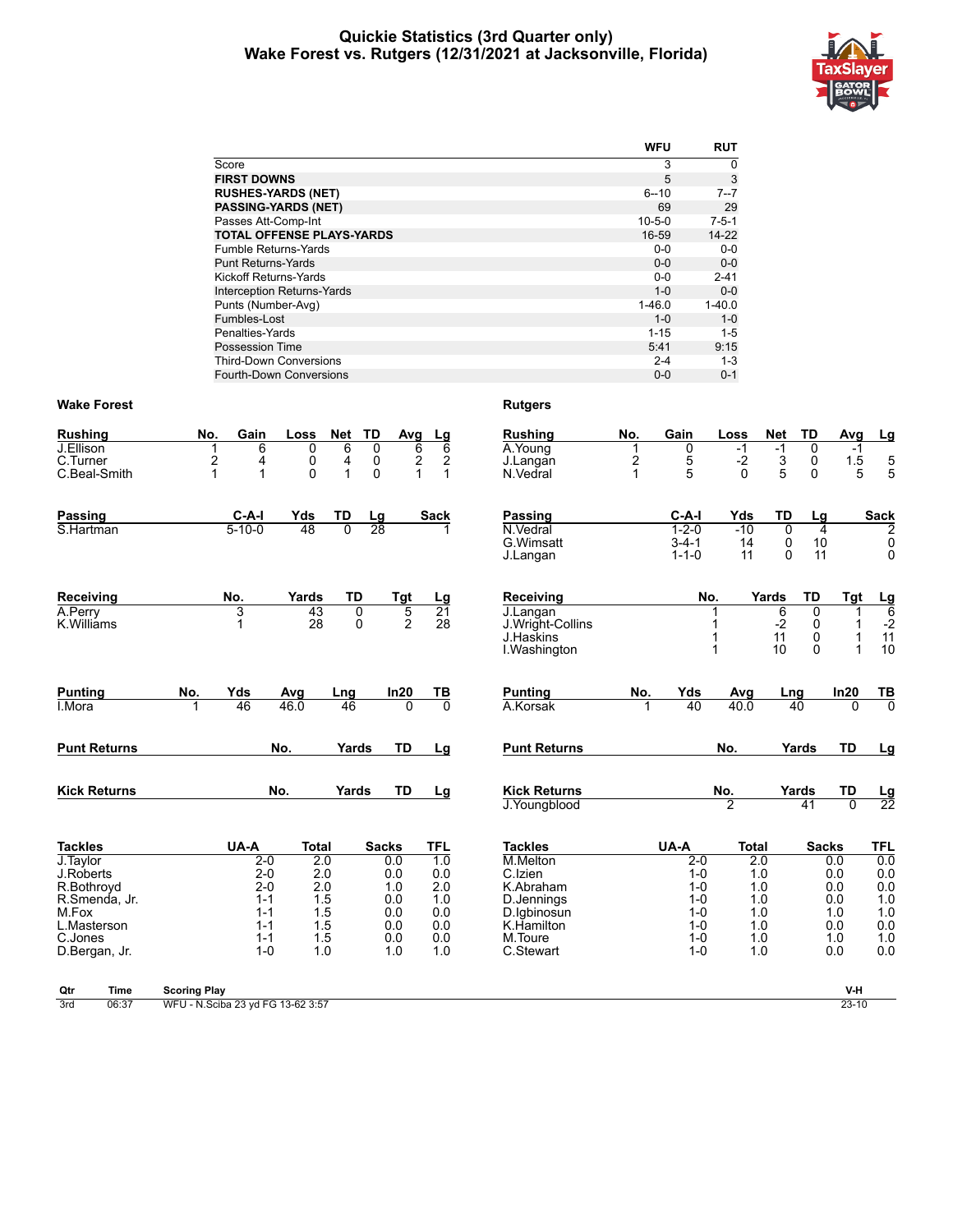## **Play-by-Play Summary (4th quarter) Wake Forest vs. Rutgers (12/31/2021 at Jacksonville, Florida)**



| -     |                  | Start of 4th quarter, clock 15:00.                                                                                                            |   |
|-------|------------------|-----------------------------------------------------------------------------------------------------------------------------------------------|---|
| $2-2$ | WFU46            | [NHSG] ELLISON, Justice rush up the middle for a loss of 1 yard to the WFU45 (MADDOX-WILLIAMS,<br>Tyreek: HAMILTON, Kyonte).                  |   |
| 3-3   | WFU45            | [NHSG] HARTMAN, Sam scrambles to the left for a gain of 35 yards to the RUT20 (IZIEN, Christian), out of<br>bounds, 1ST DOWN.                 | R |
| 1-10  | RUT20            | [NHSG] HARTMAN, Sam pass to the right complete for 18 yards to MORIN, Taylor to the RUT2<br>(LONGERBEAM, Robert), 1ST DOWN.                   | P |
| 1-2   | RUT <sub>2</sub> | [NHSG] ELLISON, Justice rush to the left for no gain to the RUT2 (TURNER, Julius).                                                            |   |
| 2-2   | RUT <sub>2</sub> | [NHSG] ELLISON, Justice rush up the middle for a gain of 1 yard to the RUT1 (TOURE, Mohamed).                                                 |   |
| 3-1   | RUT <sub>1</sub> | [NHSG] HARTMAN, Sam pass to the right complete for 1 yard to CHAPMAN, Brandon to the RUT0,<br>TOUCHDOWN WFU (Scoring play confirmed). [12:24] |   |
| 0-0   | <b>RUT3</b>      | HARTMAN, Sam pass attempt to PERRY, A.T. is good; conversion successful . PENALTY RUT Holding<br>on ABRAHAM, Kessawn declined.                |   |
|       |                  | <b>WAKE FOREST 31, RUTGERS 10</b>                                                                                                             |   |
|       |                  | MORA, Ivan kickoff 63 yards to the RUT2, YOUNGBLOOD, Joshua return 27 yards to the RUT29 (ANDERSEN, Nick).                                    |   |

**RUT drive start at 12:15**

|       | 1-10 RUT29 | [SG] WIMSATT, Gavin scrambles to the left for a gain of 32 yards to the WFU39 (MASTERSON, Luke), 1ST<br>DOWN.                                                | R. |
|-------|------------|--------------------------------------------------------------------------------------------------------------------------------------------------------------|----|
| 1-10  |            | WFU39 [SG] WIMSATT, Gavin pass to the left incomplete intended for ALAIMO, Matt thrown to the WFU38.                                                         |    |
| 2-10  |            | WFU39 [SG] WIMSATT, Gavin pass to the right complete for 5 yards to WRIGHT-COLLINS, Jamier caught at the<br>WFU45 and advanced to the WFU34 (REDD, Traveon). |    |
| $3-5$ |            | WFU34 [SG] WIMSATT, Gavin pass to the right incomplete intended for JONES, Shameen thrown to the WFU28.                                                      |    |

4-5 WFU34 [SG] WIMSATT, Gavin pass up the middle complete for 3 yards to LANGAN, Johnny caught at the WFU34 and advanced to the WFU31 (JONES, Chase); RUT turnover on downs. [11:14]

*Drive Summary: 5 plays, 40 yards, 1:01*

#### **WFU drive start at 11:14**

| 1-10     | WFU31 | [NHSG] TURNER, Christian rush up the middle for a gain of 1 yard to the WFU32 (TOURE,<br>Mohamed:TURNER, Julius).                                                  |   |
|----------|-------|--------------------------------------------------------------------------------------------------------------------------------------------------------------------|---|
| $2-9$    |       | WFU32 [NHSG] HARTMAN, Sam pass up the middle complete for 10 yards to WILLIAMS, Ke'Shawn caught at the<br>WFU37 and advanced to the WFU42 (MELTON, Max), 1ST DOWN. | P |
| 1-10     |       | WFU42 [NHSG] TURNER, Christian rush up the middle for a gain of 4 yards to the WFU46 (TVERDOV, Mike).                                                              |   |
| $2-6$    |       | WFU46 [NHSG] TURNER, Christian rush to the left for a gain of 12 yards to the RUT42 (TOURE, Mohamed), out of<br>bounds. 1ST DOWN.                                  | R |
| $1 - 10$ |       | RUT42 [NHSG] TURNER, Christian rush up the middle for a gain of 2 yards to the RUT40 (ABRAHAM, Kessawn).                                                           |   |
| $2 - 8$  | RUT40 | [NHSG] HARTMAN, Sam pass up the middle incomplete intended for WILLIAMS, Ke'Shawn thrown to the<br>RUT35.                                                          |   |
| $3 - 8$  | RUT40 | [NHSG] TURNER, Christian rush up the middle for a gain of 4 yards to the RUT36 (STEWART, CamRon).                                                                  |   |
| 4-4      | RUT36 | [NHSG] HARTMAN, Sam pass to the right complete for 6 yards to PERRY, A.T. caught at the RUT33 and<br>advanced to the RUT30 (ABRAHAM, Kessawn), 1ST DOWN.           | P |
| $1 - 10$ | RUT30 | [NHSG] COOLEY, Quinton rush up the middle for no gain to the RUT30 (STEWART, CamRon).                                                                              |   |
| $2 - 10$ | RUT30 | [NHSG] ELLISON, Justice rush up the middle for a gain of 3 yards to the RUT27 (TVERDOV, Mike).                                                                     |   |
| $3 - 7$  | RUT27 | [NHSG] ELLISON, Justice rush up the middle for a gain of 27 yards to the RUT0, 1ST DOWN,<br>TOUCHDOWN WFU (Scoring play confirmed). [04:15]                        | R |
|          |       |                                                                                                                                                                    |   |

**1-10 RUT3 SCIBA, Nick PAT kick attempt is good.**

#### **WAKE FOREST 38, RUTGERS 10**

*Drive Summary: 11 plays, 69 yards, 6:59*

SCIBA, Nick kickoff 47 yards to the RUT18, YOUNG, Avery return 36 yards to the WFU46 (SLOCUM, Evan).

#### **RUT drive start at 04:05**

- 1-10 WFU46 [SG] WIMSATT, Gavin pass to the left complete for 2 yards to WRIGHT-COLLINS, Jamier caught at the RUT50 and advanced to the WFU44 (ROBERTS, J.J.).
- 2-8 WFU44 [SG] WIMSATT, Gavin pass to the left incomplete intended for YOUNGBLOOD, Joshua thrown to the WFU35.
- 3-8 WFU44 [SG] WIMSATT, Gavin scrambles up the middle for a gain of 7 yards to the WFU37, End of Play.
- 4-1 WFU37 [SG] WRIGHT-COLLINS, Jamier rush up the middle for a gain of 2 yards to the WFU35 (HAZEN, Dylan), 1ST DOWN.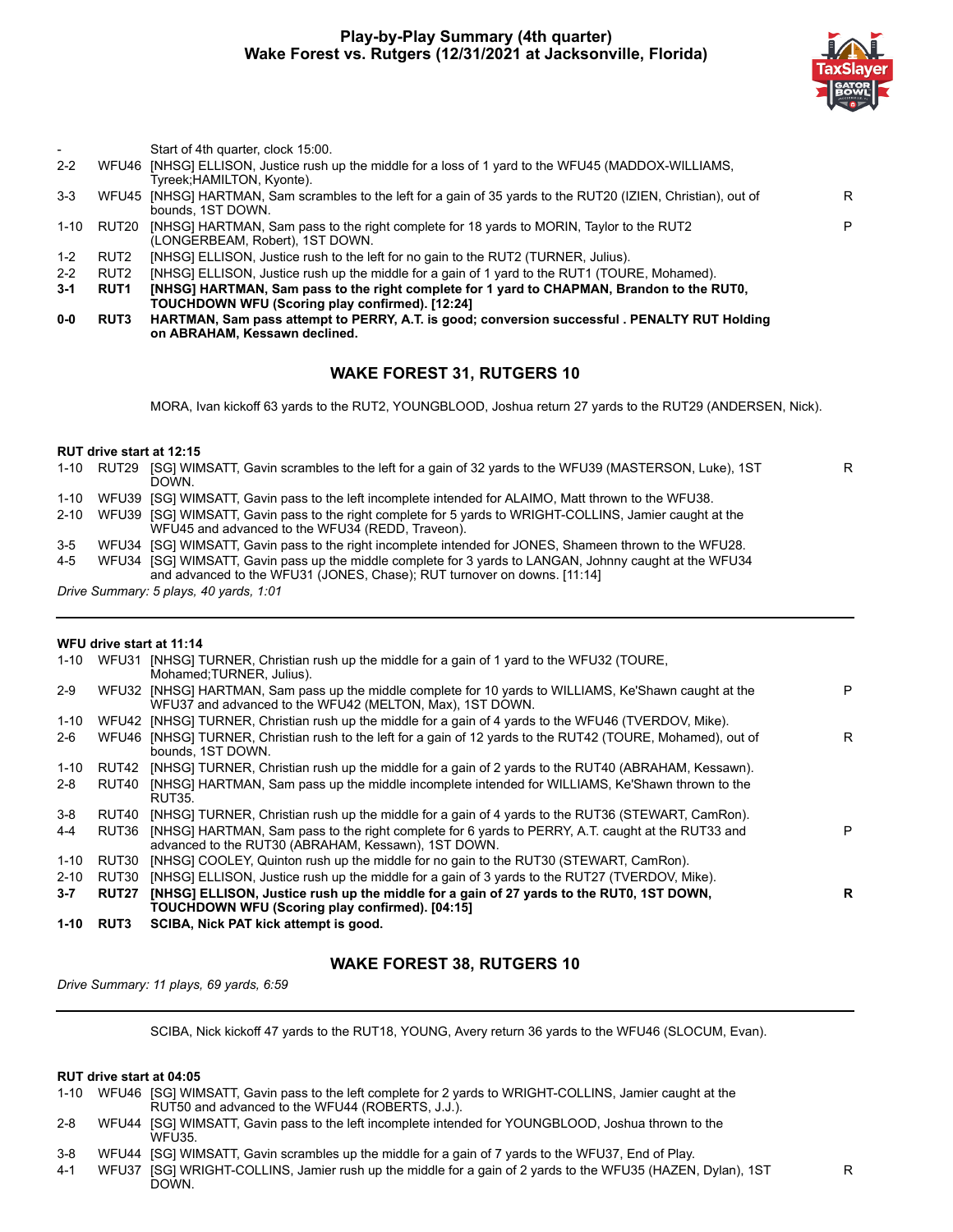1-10 WFU35 [SG] WIMSATT, Gavin pass to the right incomplete intended for YOUNGBLOOD, Joshua thrown to the WFU35.

2-10 WFU35 [SG] WIMSATT, Gavin pass to the left complete for 6 yards to LANGAN, Johnny caught at the WFU38 and advanced to the WFU29 (ROBERTS, J.J.).

3-4 WFU29 [SG] WIMSATT, Gavin pass to the right incomplete intended for KONOPKA, Victor thrown to the WFU22. 4-4 WFU29 [SG] WIMSATT, Gavin pass to the right incomplete intended for YOUNGBLOOD, Joshua thrown to the WFU25; RUT turnover on downs. [02:19]

*Drive Summary: 8 plays, 17 yards, 1:46*

#### **WFU drive start at 02:19**

1-10 WFU29 [NHSG] COOLEY, Quinton rush up the middle for a gain of 2 yards to the WFU31 (TURNER, Julius). 2-8 WFU31 [NHSG] COOLEY, Quinton rush up the middle for a gain of 2 yards to the WFU33 (POWELL, Tyreem). 3-6 WFU33 [NHSG] COOLEY, Quinton rush to the right for a loss of 2 yards to the WFU31 (SINGLETON, Drew). [00:00] *Drive Summary: 3 plays, 2 yards, 2:19*

3-6 WFU31 End of game, clock 0:00.

# **FINAL SCORE - : WAKE FOREST 38, RUTGERS 10**

|                        | Time                | 1st Downs |  | <b>Conversions</b> |                        |         |          |           |                  |
|------------------------|---------------------|-----------|--|--------------------|------------------------|---------|----------|-----------|------------------|
| <b>Quarter Summary</b> |                     |           |  |                    | Score Poss R P X T 3rd | 4th     | Rushina  | Passing   | <b>Penalties</b> |
| Wake Forest            | $11:54$ 3 3 0 6 3-5 |           |  |                    |                        | $1 - 1$ | 15-90    | 4-5-0-35  | $0 - 0$          |
| Rutgers                | 3:06 2 0 0 2 0-3    |           |  |                    |                        | $1 - 3$ | $3 - 41$ | 4-10-0-16 | $0 - 0$          |